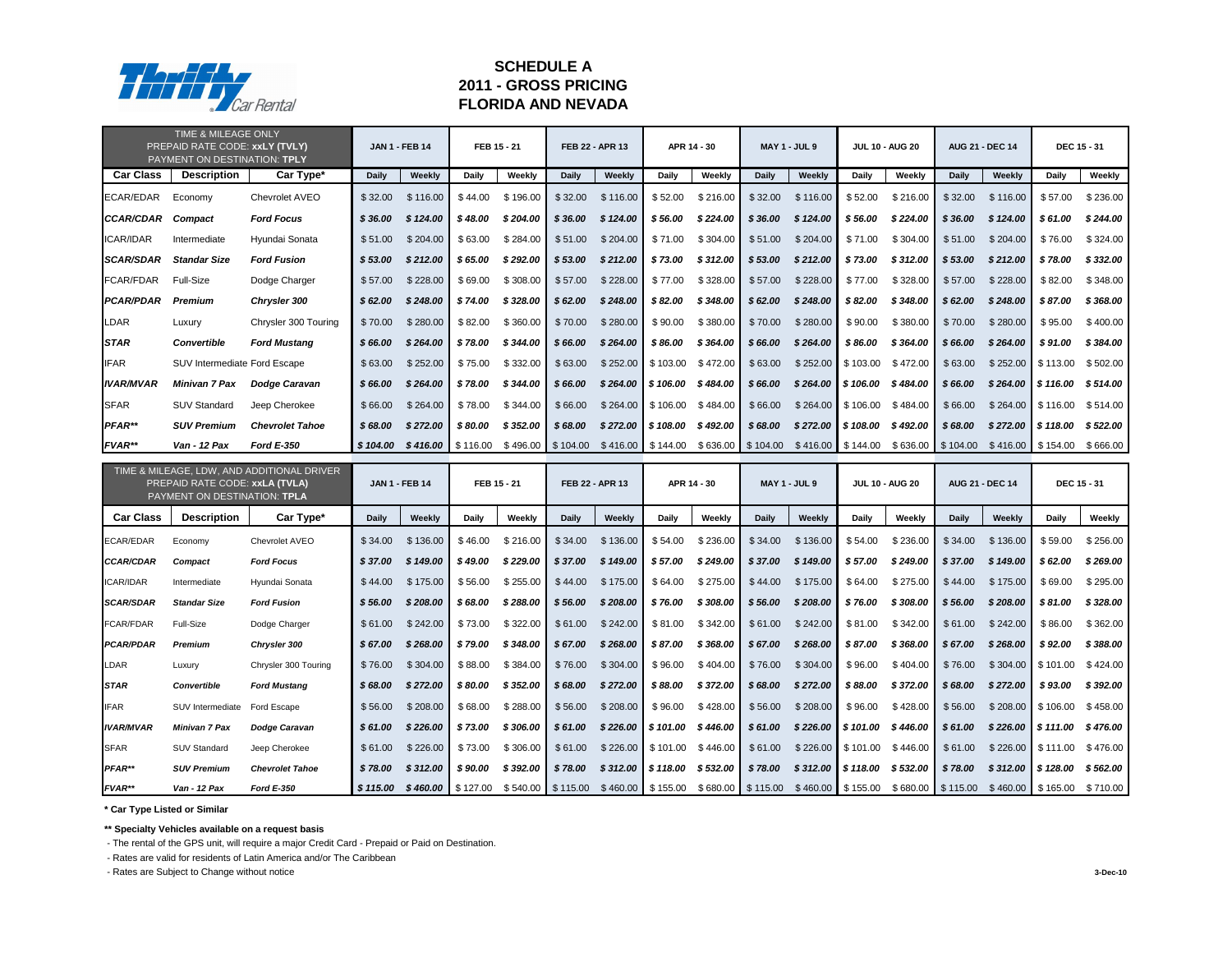|                  | TIME & MILEAGE, LDW, SLI, TAXES & FEES,<br>AND 1 ADDL DRIVER<br>Prepaid Rate Code: xxGA (TVGA)<br>on Destination: N/A                          | Payment                |                       | <b>JAN 1 - FEB 14</b> | FEB 15 - 21                              |          |                        | FEB 22 - APR 13 |                                                            | APR 14 - 30 |                                                              | <b>MAY 1 - JUL 9</b> |                     | <b>JUL 10 - AUG 20</b>                                                                                                                          |                                         | <b>AUG 21 - DEC 14</b> | <b>DEC 15 - 31</b>          |          |
|------------------|------------------------------------------------------------------------------------------------------------------------------------------------|------------------------|-----------------------|-----------------------|------------------------------------------|----------|------------------------|-----------------|------------------------------------------------------------|-------------|--------------------------------------------------------------|----------------------|---------------------|-------------------------------------------------------------------------------------------------------------------------------------------------|-----------------------------------------|------------------------|-----------------------------|----------|
| <b>Car Class</b> | <b>Description</b>                                                                                                                             | Car Type*              | <b>Daily</b>          | Weekly                | <b>Daily</b>                             | Weekly   | <b>Daily</b>           | Weekly          | <b>Daily</b>                                               | Weekly      | <b>Daily</b>                                                 | Weekly               | <b>Daily</b>        | Weekly                                                                                                                                          | <b>Daily</b>                            | Weekly                 | <b>Daily</b>                | Weekly   |
| <b>ECAR/EDAR</b> | Economy                                                                                                                                        | Chevrolet AVEO         | \$54.00               | \$215.00              | \$66.00                                  | \$295.00 | \$54.00                | \$215.00        | \$74.00                                                    | \$315.00    | \$54.00                                                      | \$215.00             | \$74.00             | \$315.00                                                                                                                                        | \$54.00                                 | \$215.00               | \$79.00                     | \$335.00 |
| <b>CCAR/CDAR</b> | <b>Compact</b>                                                                                                                                 | <b>Ford Focus</b>      | \$59.00               | \$235.00              | \$71.00                                  | \$315.00 | \$59.00                | \$235.00        | \$79.00                                                    | \$335.00    | \$59.00                                                      | \$235.00             | \$79.00             | \$335.00                                                                                                                                        | \$59.00                                 | \$235.00               | \$84.00                     | \$355.00 |
| <b>ICAR/IDAR</b> | Intermediate                                                                                                                                   | Hyundai Sonata         | \$61.00               | \$243.00              | \$73.00                                  | \$323.00 | \$61.00                | \$243.00        | \$81.00                                                    | \$343.00    | \$61.00                                                      | \$243.00             | \$81.00             | \$343.00                                                                                                                                        | \$61.00                                 | \$243.00               | \$86.00                     | \$363.00 |
| <b>SCAR/SDAR</b> | <b>Standar Size</b>                                                                                                                            | <b>Ford Fusion</b>     | \$69.00               | \$275.00              | \$81.00                                  | \$355.00 | \$69.00                | \$275.00        | \$89.00                                                    | \$375.00    | \$69.00                                                      | \$275.00             | \$89.00             | \$375.00                                                                                                                                        | \$69.00                                 | \$275.00               | \$94.00                     | \$395.00 |
| <b>FCAR/FDAR</b> | <b>Full-Size</b>                                                                                                                               | Dodge Charger          | \$74.00               | \$294.00              | \$86.00                                  | \$374.00 | \$74.00                | \$294.00        | \$94.00                                                    | \$394.00    | \$74.00                                                      | \$294.00             | \$94.00             | \$394.00                                                                                                                                        | \$74.00                                 | \$294.00               | \$99.00                     | \$414.00 |
| <b>PCAR/PDAR</b> | <b>Premium</b>                                                                                                                                 | <b>Chrysler 300</b>    | \$76.00               | \$303.00              | \$88.00                                  | \$383.00 | \$76.00                | \$303.00        | \$96.00                                                    | \$403.00    | \$76.00                                                      | \$303.00             | \$96.00             | \$403.00                                                                                                                                        | \$76.00                                 | \$303.00               | \$101.00                    | \$423.00 |
| <b>LDAR</b>      | Luxury                                                                                                                                         | Chrysler 300 Touring   | \$96.00               | \$382.00              | $\frac{1}{2}$ \$108.00                   | \$462.00 | \$96.00                | \$382.00        | \$116.00                                                   | \$482.00    | \$96.00                                                      | \$382.00             | \$116.00            | \$482.00                                                                                                                                        | \$96.00                                 | \$382.00               | \$121.00                    | \$502.00 |
| <b>STAR</b>      | <b>Convertible</b>                                                                                                                             | <b>Ford Mustang</b>    | \$93.00               | \$371.00              | $\frac{1}{2}$ \$ 105.00                  | \$451.00 | \$93.00                | \$371.00        | \$113.00                                                   | \$471.00    | \$93.00                                                      |                      | $$371.00$ $$113.00$ | \$471.00                                                                                                                                        | \$93.00                                 |                        | $$371.00$ $$118.00$         | \$491.00 |
| <b>IFAR</b>      | SUV Intermediate                                                                                                                               | Ford Escape            | \$89.00               | \$355.00              | $\parallel$ \$101.00                     | \$435.00 | \$89.00                | \$355.00        | \$129.00                                                   | \$575.00    | \$89.00                                                      | \$355.00             | \$129.00            | \$575.00                                                                                                                                        | \$89.00                                 | \$355.00               | \$139.00                    | \$605.00 |
| <b>SFAR</b>      | <b>SUV Standard</b>                                                                                                                            | Jeep Cherokee          | \$94.00               | \$375.00              | $\blacksquare$ \$ 106.00                 | \$455.00 | \$94.00                | \$375.00        | \$134.00                                                   | \$595.00    | \$94.00                                                      | \$375.00             | \$134.00            | \$595.00                                                                                                                                        | \$94.00                                 | \$375.00               | \$144.00                    | \$625.00 |
| PFAR**           | <b>SUV Premium</b>                                                                                                                             | <b>Chevrolet Tahoe</b> | \$121.00              | \$483.00              | $\parallel$ \$133.00                     | \$563.00 | \$121.00               | \$483.00        | \$161.00                                                   | \$703.00    | \$121.00                                                     | \$483.00             | \$161.00            |                                                                                                                                                 | $$703.00$ $$121.00$                     |                        | $$483.00$ $$171.00$         | \$733.00 |
| <b>IVAR/MVAR</b> | <b>Minivan 7 Pax</b>                                                                                                                           | <b>Dodge Caravan</b>   | \$94.00               | \$375.00              | $\frac{1}{2}$ \$ 106.00                  | \$455.00 | \$94.00                | \$375.00        | \$134.00                                                   | \$595.00    | \$94.00                                                      |                      | $$375.00$ $$134.00$ | \$ 595.00                                                                                                                                       | \$94.00                                 |                        | $$375.00$ $$144.00$         | \$625.00 |
| FVAR**           | Van - 12 Pax                                                                                                                                   | <b>Ford E-350</b>      | \$160.00              | \$638.00              | $\frac{1}{2}$ \$172.00                   | \$718.00 | \$160.00               |                 | $$638.00$ $$200.00$                                        |             | $$858.00$ $$160.00$                                          |                      | $$638.00$ $$200.00$ |                                                                                                                                                 | $$858.00$ $$160.00$                     |                        | $$638.00$ $$210.00$         | \$888.00 |
|                  |                                                                                                                                                |                        |                       |                       |                                          |          |                        |                 |                                                            |             |                                                              |                      |                     |                                                                                                                                                 |                                         |                        |                             |          |
|                  | TIME & MILEAGE, LDW, SLI, TAXES & FEES,<br>1ST TANK OF GAS AND 1 ADDL DRIVER<br>Prepaid Rate Code: xxLU (TVLU)<br>Payment on Destination: TPLU |                        | <b>JAN 1 - FEB 14</b> |                       | FEB 15 - 21                              |          |                        | FEB 22 - APR 13 |                                                            | APR 14 - 30 |                                                              | <b>MAY 1 - JUL 9</b> |                     | <b>JUL 10 - AUG 20</b>                                                                                                                          |                                         | <b>AUG 21 - DEC 14</b> | <b>DEC 15 - 31</b>          |          |
| <b>Car Class</b> | <b>Description</b>                                                                                                                             | Car Type*              | <b>Daily</b>          | Weekly                | <b>Daily</b>                             | Weekly   | <b>Daily</b>           | Weekly          | <b>Daily</b>                                               | Weekly      | <b>Daily</b>                                                 | Weekly               | <b>Daily</b>        | Weekly                                                                                                                                          | <b>Daily</b>                            | <b>Weekly</b>          | <b>Daily</b>                | Weekly   |
| <b>ECAR/EDAR</b> | Economy                                                                                                                                        | Chevrolet AVEO         | \$81.00               | \$317.00              | \$93.00                                  | \$397.00 | \$81.00                |                 | $$317.00$ $$101.00$                                        | \$417.00    | \$81.00                                                      | \$317.00             | \$101.00            | \$417.00                                                                                                                                        | \$81.00                                 | \$317.00               | \$106.00                    | \$437.00 |
| <b>CCAR/CDAR</b> | <b>Compact</b>                                                                                                                                 | <b>Ford Focus</b>      | \$89.00               | \$329.00              | $\frac{1}{2}$ \$101.00                   | \$409.00 | \$89.00                |                 | $$329.00$ \$109.00                                         | \$429.00    | \$89.00                                                      |                      | $$329.00$ \$109.00  | \$ 429.00                                                                                                                                       | \$89.00                                 |                        | $$329.00$ $$114.00$         | \$449.00 |
| <b>ICAR/IDAR</b> | Intermediate                                                                                                                                   | Hyundai Sonata         | \$94.00               |                       | $$355.00$ $$106.00$ $$435.00$            |          | \$94.00                |                 | $$355.00$ $$114.00$ $$455.00$                              |             | \$94.00                                                      |                      |                     | $$355.00$ $$114.00$ $$455.00$                                                                                                                   | \$94.00                                 |                        | $$355.00$ $$119.00$         | \$475.00 |
| <b>SCAR/SDAR</b> | <b>Standar Size</b>                                                                                                                            | <b>Ford Fusion</b>     | \$102.00              |                       | $$408.00$ \$114.00 \$488.00              |          | \$102.00               |                 | $$408.00$ \$122.00 \$508.00 \$102.00                       |             |                                                              | $$408.00$ \$122.00   |                     |                                                                                                                                                 | \$508.00 \$102.00                       |                        | $$408.00$ \$127.00 \$528.00 |          |
| <b>FCAR/FDAR</b> | <b>Full-Size</b>                                                                                                                               | Dodge Charger          |                       |                       | $$108.00$ $$425.00$ $$120.00$ $$505.00$  |          | \$108.00               |                 | $$425.00$ $$128.00$ $$525.00$ $$108.00$                    |             |                                                              | $$425.00$ $$128.00$  |                     |                                                                                                                                                 | $$525.00$ $$108.00$ $$425.00$ $$133.00$ |                        |                             | \$545.00 |
| <b>PCAR/PDAR</b> | <b>Premium</b>                                                                                                                                 | <b>Chrysler 300</b>    |                       |                       |                                          |          |                        |                 |                                                            |             |                                                              |                      |                     | \$123.00 \$447.00 \$135.00 \$527.00 \$123.00 \$447.00 \$143.00 \$547.00 \$123.00 \$447.00 \$143.00 \$547.00 \$123.00 \$447.00 \$148.00 \$567.00 |                                         |                        |                             |          |
| <b>LDAR</b>      | Luxury                                                                                                                                         | Chrysler 300 Touring   | \$133.00              |                       | $$529.00$ $$145.00$ $$609.00$            |          |                        |                 | $\frac{1}{2}$ \$133.00 \$529.00 \$153.00 \$629.00 \$133.00 |             |                                                              | \$529.00 \$153.00    |                     |                                                                                                                                                 | \$629.00 \$133.00 \$529.00 \$158.00     |                        |                             | \$649.00 |
| <b>STAR</b>      | <b>Convertible</b>                                                                                                                             | <b>Ford Mustang</b>    | \$131.00              | \$519.00              | $\parallel$ \$143.00 \$599.00            |          | $\frac{1}{2}$ \$131.00 |                 | $$519.00$   \$151.00 \$619.00   \$131.00                   |             |                                                              |                      | $$519.00$ \$151.00  |                                                                                                                                                 | \$619.00 \$131.00                       | $$519.00$ \$156.00     |                             | \$639.00 |
| <b>IFAR</b>      | SUV Intermediate                                                                                                                               | Ford Escape            |                       |                       | $$128.00$ $$509.00$ $$140.00$ $$589.00$  |          |                        |                 |                                                            |             |                                                              |                      |                     | \$128.00 \$509.00 \$168.00 \$729.00 \$128.00 \$509.00 \$168.00 \$729.00 \$128.00 \$509.00 \$178.00 \$759.00                                     |                                         |                        |                             |          |
| <b>SFAR</b>      | <b>SUV Standard</b>                                                                                                                            | Jeep Cherokee          | \$131.00              |                       | $$519.00$   \$143.00 \$599.00   \$131.00 |          |                        |                 |                                                            |             | $$519.00$   \$171.00 \$739.00   \$131.00 \$519.00   \$171.00 |                      |                     |                                                                                                                                                 | $$739.00$ \$131.00                      |                        | \$519.00 \$181.00           | \$769.00 |
| PFAR**           | <b>SUV Premium</b>                                                                                                                             | <b>Chevrolet Tahoe</b> | \$158.00              |                       | $$629.00$ $$170.00$ $$709.00$            |          |                        |                 |                                                            |             | $\frac{1}{2}$ \$158.00 \$629.00 \$198.00 \$849.00 \$158.00   | $$629.00$ $$198.00$  |                     |                                                                                                                                                 | \$849.00 \$158.00 \$629.00 \$208.00     |                        |                             | \$879.00 |
| <b>IVAR/MVAR</b> | <b>Minivan 7 Pax</b>                                                                                                                           | <b>Dodge Caravan</b>   |                       |                       | $$131.00$ $$519.00$ $$143.00$ $$599.00$  |          |                        |                 |                                                            |             | $\frac{1}{2}$ \$131.00 \$519.00 \$171.00 \$739.00 \$131.00   | \$519.00 \$171.00    |                     |                                                                                                                                                 | \$739.00 \$131.00 \$519.00 \$181.00     |                        |                             | \$769.00 |

**\*\* Specialty Vehicles available on a request basis**

- The rental of the GPS unit, will require a major Credit Card - Prepaid or Paid on Destination.

- Rates are valid for residents of Latin America and/or The Caribbean

- Rates are Subject to Change without notice **3-Dec-10**



### **FLORIDA AND NEVADA SCHEDULE A 2011 - GROSS PRICING**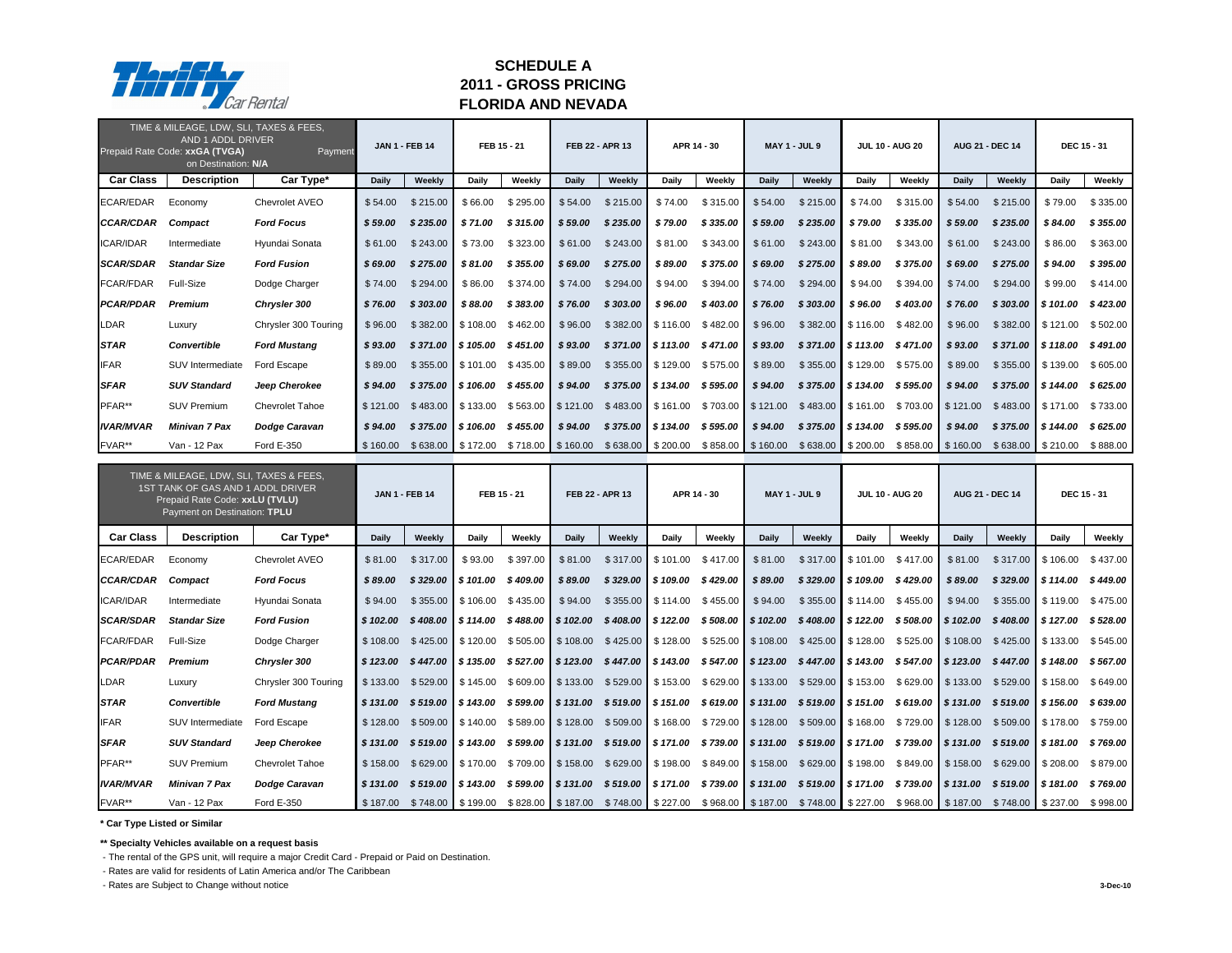|                  | TIME & MILEAGE, LDW, SLI, TAXES & FEES,<br><b>GPS AND 1 ADDL DRIVER</b><br>Prepaid Rate Code: xxPSG (TVPSG)<br>Payment on Destination: N/A |                    |              | <b>JAN 1 - FEB 14</b> |                      | FEB 15 - 21        |                     | <b>FEB 22 - APR 13</b> |                      | APR 14 - 30                             |                    | <b>MAY 1 - JUL 9</b> |                      | <b>JUL 10 - AUG 20</b> |                     | <b>AUG 21 - DEC 14</b> |                       | <b>DEC 15 - 31</b> |
|------------------|--------------------------------------------------------------------------------------------------------------------------------------------|--------------------|--------------|-----------------------|----------------------|--------------------|---------------------|------------------------|----------------------|-----------------------------------------|--------------------|----------------------|----------------------|------------------------|---------------------|------------------------|-----------------------|--------------------|
| <b>Car Class</b> | <b>Description</b>                                                                                                                         | Car Type*          | <b>Daily</b> | Weekly                | <b>Daily</b>         | Weekly             | <b>Daily</b>        | Weekly                 | Daily                | Weekly                                  | <b>Daily</b>       | Weekly               | <b>Daily</b>         | Weekly                 | <b>Daily</b>        | Weekly                 | <b>Daily</b>          | Weekly             |
| ECAR/EDAR        | Economy                                                                                                                                    | Chevrolet AVEO     | \$73.00      | \$292.00              | \$85.00              | \$372.00           | \$73.00             | \$292.00               | \$93.00              | \$392.00                                | \$73.00            | \$292.00             | \$93.00              | \$392.00               | \$73.00             | \$292.00               | \$98.00               | \$412.00           |
| <b>CCAR/CDAR</b> | Compact                                                                                                                                    | <b>Ford Focus</b>  | \$83.00      | \$300.00              | \$95.00              | \$380.00           | \$83.00             |                        | $$300.00$   \$103.00 | \$400.00                                | \$83.00            |                      | $$300.00$   \$103.00 | \$400.00               | \$83.00             |                        | $$300.00$ \ \$108.00  | \$420.00           |
| <b>ICAR/IDAR</b> | Intermediate                                                                                                                               | Hyundai Sonata     | \$87.00      | \$318.00              | \$99.00              | \$398.00           | \$87.00             |                        | $$318.00$ $$107.00$  | \$418.00                                | \$87.00            |                      | $$318.00$ $$107.00$  | \$418.00               | \$87.00             |                        | $$318.00$ $$112.00$   | \$438.00           |
| <b>SCAR/SDAR</b> | <b>Standar Size</b>                                                                                                                        | <b>Ford Fusion</b> | \$90.00      | \$350.00              | $\frac{1}{2}$ 102.00 | \$430.00           | \$90.00             |                        | $$350.00$   \$110.00 | \$450.00                                | \$90.00            |                      | $$350.00$   \$110.00 | \$450.00               | \$90.00             |                        | $$350.00$ \ \$115.00  | \$470.00           |
| <b>FCAR/FDAR</b> | <b>Full-Size</b>                                                                                                                           | Dodge Charger      | \$94.00      |                       | $$376.00$ $$106.00$  | \$456.00           | \$94.00             |                        | $$376.00$ $$114.00$  | \$476.00                                | \$94.00            |                      | $$376.00$ $$114.00$  | \$476.00               | \$94.00             |                        | $$376.00$ $$119.00$   | \$496.00           |
| <b>IFAR</b>      | <b>SUV Intermediate</b>                                                                                                                    | Ford Escape        | \$94.00      |                       | $$376.00$ $$106.00$  | $$456.00$ \$94.00  |                     |                        | $$376.00$ $$134.00$  | \$596.00                                | \$94.00            |                      | $$376.00$ $$134.00$  | \$596.00               | \$94.00             |                        | $$376.00$ $$144.00$   | \$626.00           |
| <b>SFAR</b>      | <b>SUV Standard</b>                                                                                                                        | Jeep Cherokee      | \$109.00     |                       | \$439.00 \$121.00    |                    | $$519.00$ \$109.00  |                        | $$439.00$ \ \$149.00 |                                         | $$659.00$ \$109.00 |                      | $$439.00$ \$149.00   |                        | $$659.00$ \$109.00  |                        | $$439.00$ \ \$159.00  | \$689.00           |
| <b>IVAR/MVAR</b> | <b>Minivan 7 Pax</b>                                                                                                                       | Dodge Caravan      | \$109.00     |                       | $$439.00$ $$121.00$  | $$519.00$ \$109.00 |                     |                        | $$439.00$ \ \$149.00 | \$659.00 \$109.00                       |                    |                      | $$439.00$ \$149.00   | $$659.00$ \$109.00     |                     |                        | $$439.00$ \$159.00    | \$689.00           |
| FVAR**           | Van - 12 Pax                                                                                                                               | <b>Ford E-350</b>  | \$143.00     |                       | $$572.00$ $$155.00$  |                    | $$652.00$ $$143.00$ |                        |                      | $$572.00$ $$183.00$ $$792.00$ $$143.00$ |                    |                      | $$572.00$ $$183.00$  |                        | $$792.00$ $$143.00$ |                        | $$572.00$ \ $$193.00$ | \$822.00           |

**\*\* Specialty Vehicles available on a request basis**

- The rental of the GPS unit, will require a major Credit Card - Prepaid or Paid on Destination.

- Rates are valid for residents of Latin America and/or The Caribbean

- Rates are Subject to Change without notice **3-Dec-10**



### **SCHEDULE A 2011 - GROSS PRICING FLORIDA AND NEVADA**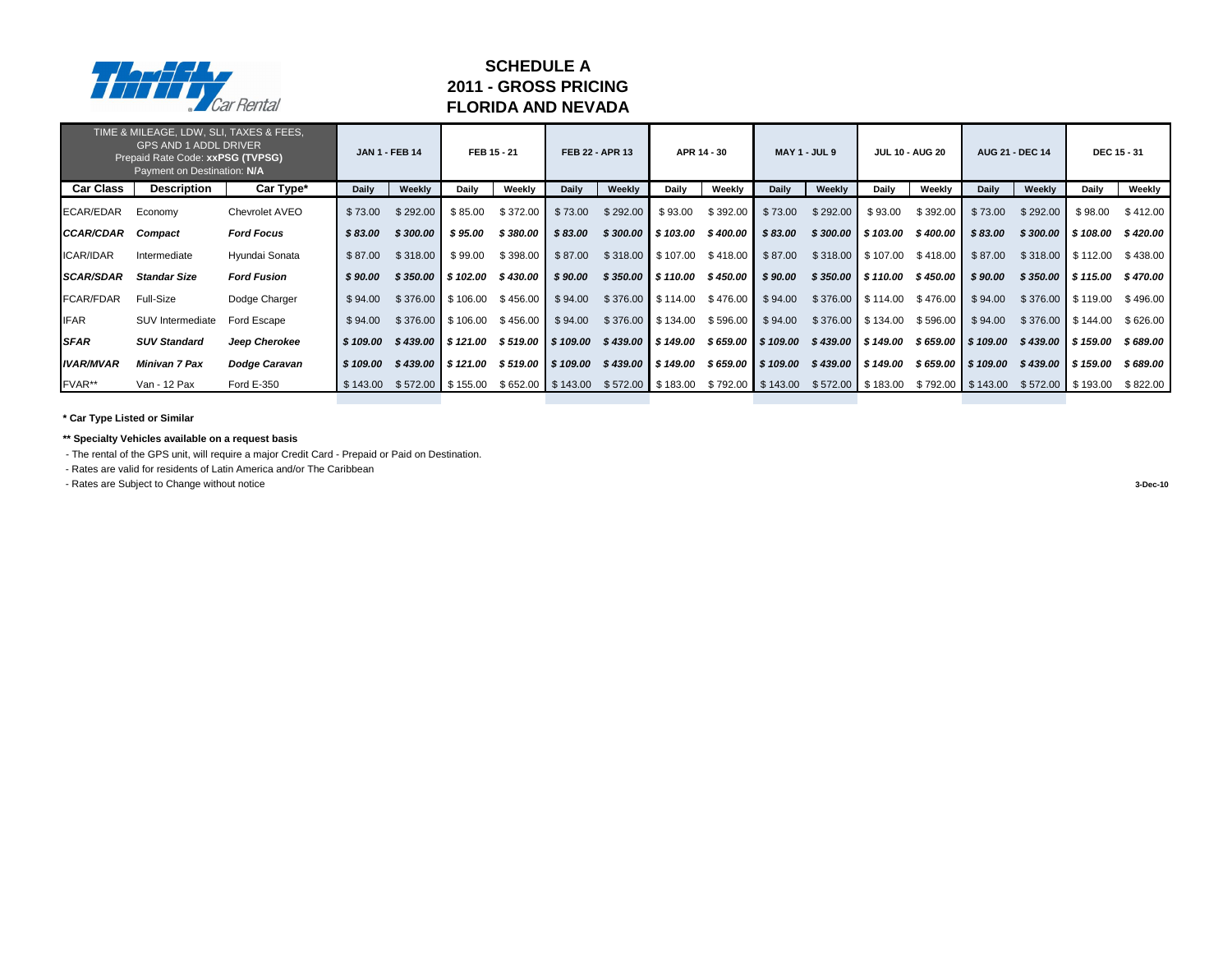|                  | <b>TIME &amp; MILEAGE ONLY</b><br>PREPAID RATE CODE: xxLY (TVLY)<br>PAYMENT ON DESTINATION: TPLY |                        |              | <b>JAN 1 - FEB 14</b> | FEB 15 - 21                   |                    |              | FEB 22 - APR 13                       |                                     | APR 14 - 30        |              | <b>MAY 1 - JUL 9</b>                   |                     | <b>JUL 10 - AUG 20</b> |              | <b>AUG 21 - DEC 14</b> |                        | <b>DEC 15 - 31</b> |
|------------------|--------------------------------------------------------------------------------------------------|------------------------|--------------|-----------------------|-------------------------------|--------------------|--------------|---------------------------------------|-------------------------------------|--------------------|--------------|----------------------------------------|---------------------|------------------------|--------------|------------------------|------------------------|--------------------|
| <b>Car Class</b> | <b>Description</b>                                                                               | Car Type*              | <b>Daily</b> | Weekly                | <b>Daily</b>                  | Weekly             | <b>Daily</b> | Weekly                                | Daily                               | Weekly             | <b>Daily</b> | Weekly                                 | Daily               | Weekly                 | <b>Daily</b> | Weekly                 | <b>Daily</b>           | Weekly             |
| ECAR/EDAR        | Economy                                                                                          | <b>Chevrolet AVEO</b>  | \$43.00      | \$172.00              | \$55.00                       | \$252.00           | \$43.00      | \$172.00                              | \$63.00                             | \$272.00           | \$43.00      | \$172.00                               | \$63.00             | \$272.00               | \$43.00      | \$172.00               | \$68.00                | \$292.00           |
| <b>CCAR/CDAR</b> | <b>Compact</b>                                                                                   | <b>Ford Focus</b>      | \$47.00      | \$188.00              | \$59.00                       | \$268.00           | \$47.00      | \$188.00                              | \$67.00                             | \$288.00           | \$47.00      | \$188.00                               | \$67.00             | \$288.00               | \$47.00      | \$188.00               | \$72.00                | \$308.00           |
| <b>ICAR/IDAR</b> | Intermediate                                                                                     | Hyundai Sonata         | \$52.00      | \$208.00              | \$64.00                       | \$288.00           | \$52.00      | \$208.00                              | \$72.00                             | \$308.00           | \$52.00      | \$208.00                               | \$72.00             | \$308.00               | \$52.00      | \$208.00               | \$77.00                | \$328.00           |
| <b>SCAR/SDAR</b> | <b>Standar Size</b>                                                                              | <b>Ford Fusion</b>     | \$66.00      | \$264.00              | \$78.00                       | \$344.00           | \$66.00      | \$264.00                              | \$86.00                             | \$364.00           | \$66.00      | \$264.00                               | \$86.00             | \$364.00               | \$66.00      | \$264.00               | \$91.00                | \$384.00           |
| FCAR/FDAR        | Full-Size                                                                                        | Dodge Charger          | \$70.00      | \$280.00              | \$82.00                       | \$360.00           | \$70.00      | \$280.00                              | \$90.00                             | \$380.00           | \$70.00      | \$280.00                               | \$90.00             | \$380.00               | \$70.00      | \$280.00               | \$95.00                | \$400.00           |
| <b>PCAR/PDAR</b> | <b>Premium</b>                                                                                   | <b>Chrysler 300</b>    | \$78.00      | \$312.00              | \$90.00                       | \$392.00           | \$78.00      | \$312.00                              | \$98.00                             | \$412.00           | \$78.00      | \$312.00                               | \$98.00             | \$412.00               | \$78.00      | \$312.00               | \$103.00               | \$432.00           |
| LDAR             | Luxury                                                                                           | Chrysler 300 Touring   | \$88.00      | \$352.00              | \$100.00                      | \$432.00           | \$88.00      | \$352.00                              | \$108.00                            | \$452.00           | \$88.00      | \$352.00                               | \$108.00            | \$452.00               | \$88.00      | \$352.00               | \$113.00               | \$472.00           |
| <b>STAR</b>      | <b>Convertible</b>                                                                               | <b>Ford Mustang</b>    | \$80.00      | \$320.00              | \$92.00                       | \$400.00           | \$80.00      | \$320.00                              | \$100.00                            | \$420.00           | \$80.00      | \$320.00                               |                     | \$100.00 \$420.00      | \$80.00      | \$320.00               | \$105.00               | \$440.00           |
| <b>IFAR</b>      | SUV Intermediate Ford Escape                                                                     |                        | \$77.00      | \$308.00              | \$89.00                       | \$388.00           | \$77.00      | \$308.00                              | \$117.00 \$528.00                   |                    | \$77.00      | \$308.00                               | \$117.00 \$528.00   |                        | \$77.00      | \$308.00               | \$127.00               | \$558.00           |
| <b>IVAR/MVAR</b> | <b>Minivan 7 Pax</b>                                                                             | <b>Dodge Caravan</b>   | \$83.00      | \$332.00              | \$95.00                       | \$412.00           | \$83.00      | \$332.00                              | \$123.00                            | \$552.00           | \$83.00      | \$332.00                               | \$123.00            | \$552.00               | \$83.00      | \$332.00               | \$133.00               | \$582.00           |
| <b>SFAR</b>      | <b>SUV Standard</b>                                                                              | Jeep Cherokee          | \$83.00      | \$332.00              | \$95.00                       | \$412.00           | \$83.00      | \$332.00                              | \$123.00                            | \$552.00           | \$83.00      | \$332.00                               | \$123.00            | \$552.00               | \$83.00      | \$332.00               | \$133.00               | \$582.00           |
| PFAR**           | <b>SUV Premium</b>                                                                               | <b>Chevrolet Tahoe</b> | \$98.00      | \$392.00              | \$110.00                      | \$472.00           | \$98.00      | \$392.00                              | \$138.00                            | \$ 612.00          | \$98.00      | \$392.00                               | \$138.00            | \$ 612.00              | \$98.00      | \$392.00               | $\frac{1}{2}$ \$148.00 | \$642.00           |
|                  | TIME & MILEAGE, LDW, AND ADDITIONAL DRIVER                                                       |                        |              |                       |                               |                    |              |                                       |                                     |                    |              |                                        |                     |                        |              |                        |                        |                    |
|                  | PREPAID RATE CODE: xxLA (TVLA)<br>PAYMENT ON DESTINATION: TPLA                                   |                        |              | <b>JAN 1 - FEB 14</b> | FEB 15 - 21                   |                    |              | FEB 22 - APR 13                       |                                     | APR 14 - 30        |              | <b>MAY 1 - JUL 9</b>                   |                     | <b>JUL 10 - AUG 20</b> |              | <b>AUG 21 - DEC 14</b> |                        | <b>DEC 15 - 31</b> |
| <b>Car Class</b> | <b>Description</b>                                                                               | Car Type*              | <b>Daily</b> | Weekly                | <b>Daily</b>                  | <b>Weekly</b>      | <b>Daily</b> | Weekly                                | <b>Daily</b>                        | Weekly             | <b>Daily</b> | Weekly                                 | <b>Daily</b>        | Weekly                 | <b>Daily</b> | Weekly                 | <b>Daily</b>           | Weekly             |
| ECAR/EDAR        | Economy                                                                                          | Chevrolet AVEO         | \$50.00      | \$230.00              | \$62.00                       | \$310.00           | \$50.00      | \$230.00                              | \$70.00                             | \$330.00           | \$50.00      | \$230.00                               | \$70.00             | \$330.00               | \$50.00      | \$230.00               | \$75.00                | \$350.00           |
| <b>CCAR/CDAR</b> | <b>Compact</b>                                                                                   | <b>Ford Focus</b>      | \$55.00      | \$248.00              | \$67.00                       | \$328.00           | \$55.00      | \$248.00                              | \$75.00                             | \$348.00           | \$55.00      | \$248.00                               | \$75.00             | \$348.00               | \$55.00      | \$248.00               | \$80.00                | \$368.00           |
| ICAR/IDAR        | Intermediate                                                                                     | Hyundai Sonata         |              | $$58.00$ $$276.00$    |                               | $$70.00$ $$356.00$ |              | $$58.00$ $$276.00$ $$78.00$ $$376.00$ |                                     |                    |              | $$58.00$ $$276.00$                     |                     | $$78.00$ $$376.00$     |              | $$58.00$ $$276.00$     | \$83.00                | \$396.00           |
| <b>SCAR/SDAR</b> | <b>Standar Size</b>                                                                              | <b>Ford Fusion</b>     | \$73.00      | \$312.00              | \$ 85.00                      | \$392.00           | \$73.00      | \$312.00                              |                                     | $$93.00$ $$412.00$ | \$73.00      | \$312.00                               | \$ 93.00            | \$412.00               | \$73.00      | \$312.00               | \$ 98.00               | \$432.00           |
| FCAR/FDAR        | <b>Full-Size</b>                                                                                 | Dodge Charger          | \$77.00      | \$328.00              | \$89.00                       | \$408.00           | \$77.00      | \$328.00                              |                                     | $$97.00$ $$428.00$ | \$77.00      | \$328.00                               |                     | $$97.00$ $$428.00$     | \$77.00      | \$328.00               | \$102.00               | \$448.00           |
| <b>PCAR/PDAR</b> | <b>Premium</b>                                                                                   | <b>Chrysler 300</b>    | \$83.00      | \$352.00              | \$95.00                       | \$432.00           | \$83.00      |                                       | $$352.00 \& 5103.00 \& 452.00$      |                    | \$83.00      | \$352.00                               | $$103.00$ $$452.00$ |                        | \$83.00      | \$352.00               | \$108.00               | \$472.00           |
| LDAR             | Luxury                                                                                           | Chrysler 300 Touring   | \$99.00      |                       | $$400.00$ $$111.00$ $$480.00$ |                    | \$99.00      |                                       | $$400.00$ $$119.00$ $$500.00$       |                    | \$99.00      | $$400.00$ \$119.00 \$500.00            |                     |                        | \$99.00      | $$400.00$ \$124.00     |                        | \$520.00           |
| <b>STAR</b>      | <b>Convertible</b>                                                                               | <b>Ford Mustang</b>    | \$91.00      |                       | $$384.00$   \$103.00 \$464.00 |                    | \$91.00      |                                       | $$384.00$   \$111.00 \$484.00       |                    |              | $$91.00$ $$384.00$ $$111.00$ $$484.00$ |                     |                        | \$91.00      | $$384.00$ $$116.00$    |                        | \$504.00           |
| <b>IFAR</b>      | SUV Intermediate                                                                                 | Ford Escape            | \$86.00      | \$352.00              | \$98.00                       | \$432.00           | \$86.00      |                                       | $$352.00 \mid $126.00 \mid $572.00$ |                    | \$86.00      | $$352.00$   \$126.00 \$572.00          |                     |                        | \$86.00      |                        | $$352.00$ $$136.00$    | \$602.00           |
| <b>IVAR/MVAR</b> | Minivan 7 Pax                                                                                    | <b>Dodge Caravan</b>   | \$91.00      |                       | $$407.00$   \$103.00 \$487.00 |                    | \$91.00      |                                       | $$407.00$   \$131.00 \$627.00       |                    | \$91.00      | $$407.00$ \$131.00 \$627.00            |                     |                        | \$91.00      |                        | $$407.00$   \$141.00   | \$657.00           |
| <b>SFAR</b>      | <b>SUV Standard</b>                                                                              | Jeep Cherokee          | \$91.00      |                       | $$384.00$ $$103.00$ $$464.00$ |                    | \$91.00      |                                       | $$384.00$ $$131.00$ $$604.00$       |                    | \$91.00      | \$384.00                               | $$131.00$ $$604.00$ |                        | \$91.00      | $$384.00$ $$141.00$    |                        | \$634.00           |

**\*\* Specialty Vehicles available on a request basis**

- The rental of the GPS unit, will require a major Credit Card - Prepaid or Paid on Destination.

- Rates are valid for residents of Latin America and/or The Caribbean

- Rates are Subject to Change without notice **3-Dec-10**

# **REST OF USA (EXCEPT: FLORIDA, NEVADA, ARIZONA, CALIFORNIA, COLORADO, TEXAS, AND NEW YORK)**



# **2011 - GROSS PRICING SCHEDULE A**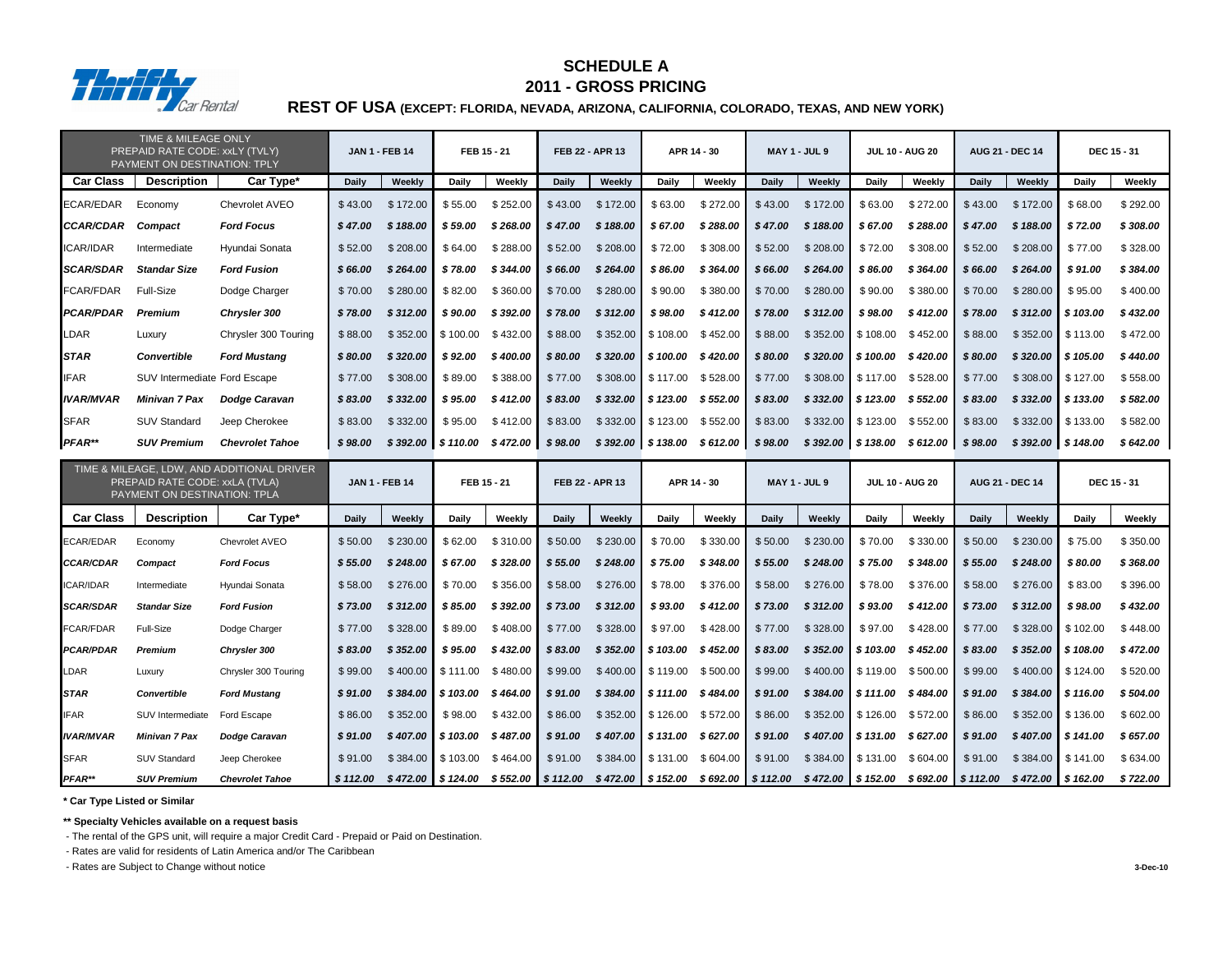|                   | TIME & MILEAGE, LDW, SLI, TAXES & FEES,<br><b>AND 1 ADDL DRIVER</b><br>Prepaid Rate Code: xxGA (TVGA)<br>Payment on Destination: N/A           |                        |              | <b>JAN 1 - FEB 14</b>                                                                                                                           | FEB 15 - 21                             |          |              | FEB 22 - APR 13                                                                                                                                      |                         | APR 14 - 30                   |                     | <b>MAY 1 - JUL 9</b> |              | <b>JUL 10 - AUG 20</b>                                                        |                                         | <b>AUG 21 - DEC 14</b> | <b>DEC 15 - 31</b>      |                                                                                                                                                          |
|-------------------|------------------------------------------------------------------------------------------------------------------------------------------------|------------------------|--------------|-------------------------------------------------------------------------------------------------------------------------------------------------|-----------------------------------------|----------|--------------|------------------------------------------------------------------------------------------------------------------------------------------------------|-------------------------|-------------------------------|---------------------|----------------------|--------------|-------------------------------------------------------------------------------|-----------------------------------------|------------------------|-------------------------|----------------------------------------------------------------------------------------------------------------------------------------------------------|
| <b>Car Class</b>  | <b>Description</b>                                                                                                                             | Car Type*              | <b>Daily</b> | Weekly                                                                                                                                          | <b>Daily</b>                            | Weekly   | <b>Daily</b> | Weekly                                                                                                                                               | <b>Daily</b>            | Weekly                        | <b>Daily</b>        | Weekly               | <b>Daily</b> | Weekly                                                                        | <b>Daily</b>                            | Weekly                 | <b>Daily</b>            | Weekly                                                                                                                                                   |
| ECAR/EDAR         | Economy                                                                                                                                        | Chevrolet AVEO         | \$65.00      | \$260.00                                                                                                                                        | \$77.00                                 | \$340.00 | \$65.00      | \$260.00                                                                                                                                             | \$85.00                 | \$360.00                      | \$65.00             | \$260.00             | \$85.00      | \$360.00                                                                      | \$65.00                                 | \$260.00               | \$90.00                 | \$380.00                                                                                                                                                 |
| <b>CCAR/CDAR</b>  | Compact                                                                                                                                        | <b>Ford Focus</b>      | \$67.00      | \$268.00                                                                                                                                        | \$79.00                                 | \$348.00 | \$67.00      | \$268.00                                                                                                                                             | \$87.00                 | \$368.00                      | \$67.00             | \$268.00             | \$87.00      | \$368.00                                                                      | \$67.00                                 | \$268.00               | \$92.00                 | \$388.00                                                                                                                                                 |
| ICAR/IDAR         | Intermediate                                                                                                                                   | Hyundai Sonata         | \$70.00      | \$280.00                                                                                                                                        | \$82.00                                 | \$360.00 | \$70.00      | \$280.00                                                                                                                                             | \$90.00                 | \$380.00                      | \$70.00             | \$280.00             | \$90.00      | \$380.00                                                                      | \$70.00                                 | \$280.00               | \$95.00                 | \$400.00                                                                                                                                                 |
| <b>SCAR/SDAR</b>  | <b>Standar Size</b>                                                                                                                            | <b>Ford Fusion</b>     | \$83.00      | \$322.00                                                                                                                                        | \$95.00                                 | \$402.00 | \$83.00      |                                                                                                                                                      | $$322.00$ \$103.00      | \$422.00                      | \$83.00             | \$322.00             | \$103.00     | \$422.00                                                                      | \$83.00                                 | \$322.00               | \$108.00                | \$442.00                                                                                                                                                 |
| <b>FCAR/FDAR</b>  | <b>Full-Size</b>                                                                                                                               | Dodge Charger          | \$85.00      | \$338.00                                                                                                                                        | \$97.00                                 | \$418.00 | \$85.00      | \$338.00                                                                                                                                             | $\frac{1}{2}$ \$ 105.00 | \$438.00                      | \$85.00             | \$338.00             | \$105.00     | \$438.00                                                                      | \$85.00                                 | \$338.00               | $\frac{1}{2}$ \$110.00  | \$458.00                                                                                                                                                 |
| <b>PCAR/PDAR</b>  | Premium                                                                                                                                        | <b>Chrysler 300</b>    | \$92.00      | \$368.00                                                                                                                                        | \$104.00                                | \$448.00 | \$92.00      | \$368.00                                                                                                                                             | \$112.00                | \$468.00                      | \$92.00             | \$368.00             | \$112.00     | \$468.00                                                                      | \$92.00                                 | \$368.00               | $\frac{1}{2}$ \$117.00  | \$488.00                                                                                                                                                 |
| <b>LDAR</b>       | Luxury                                                                                                                                         | Chrysler 300 Touring   | \$109.00     | \$427.00                                                                                                                                        | \$121.00                                | \$507.00 | \$109.00     | \$427.00                                                                                                                                             | $\frac{1}{2}$ \$129.00  | \$527.00                      | \$109.00            | \$427.00             | \$129.00     |                                                                               | $$527.00$ $$109.00$                     | $$427.00$ \ \$134.00   |                         | \$547.00                                                                                                                                                 |
| <b>STAR</b>       | <b>Convertible</b>                                                                                                                             | <b>Ford Mustang</b>    | \$107.00     | \$420.00                                                                                                                                        | $\frac{1}{2}$ \$ 119.00                 | \$500.00 | \$107.00     | \$420.00                                                                                                                                             | $\frac{1}{2}$ \$ 127.00 | \$ 520.00                     | \$107.00            | \$420.00             | \$127.00     |                                                                               | $$520.00$ \$107.00                      | \$420.00               | $\frac{1}{2}$ \$ 132.00 | \$540.00                                                                                                                                                 |
| <b>IFAR</b>       | SUV Intermediate                                                                                                                               | Ford Escape            | \$102.00     | \$408.00                                                                                                                                        | $\frac{1}{2}$ \$114.00                  | \$488.00 | \$102.00     | $$408.00$ $$142.00$                                                                                                                                  |                         |                               | $$628.00$ $$102.00$ | \$408.00             | \$142.00     |                                                                               | $$628.00$ $$102.00$                     | $$408.00$ \ \$152.00   |                         | \$658.00                                                                                                                                                 |
| <b>SFAR</b>       | <b>SUV Standard</b>                                                                                                                            | Jeep Cherokee          |              | \$107.00 \$427.00 \$119.00 \$507.00 \$107.00 \$427.00 \$147.00 \$647.00 \$107.00 \$427.00 \$147.00 \$647.00 \$107.00 \$427.00 \$157.00 \$677.00 |                                         |          |              |                                                                                                                                                      |                         |                               |                     |                      |              |                                                                               |                                         |                        |                         |                                                                                                                                                          |
| PFAR**            | <b>SUV Premium</b>                                                                                                                             | <b>Chevrolet Tahoe</b> | \$146.00     |                                                                                                                                                 | $$584.00$ $$158.00$                     | \$664.00 |              | $\frac{1}{2}$ \$146.00 \$584.00 \$186.00 \$804.00 \$146.00 \$584.00 \$186.00                                                                         |                         |                               |                     |                      |              |                                                                               | $$804.00$ $$146.00$ $$584.00$ $$196.00$ |                        |                         | \$834.00                                                                                                                                                 |
| <b>IVAR/MVAR</b>  | <b>Minivan 7 Pax</b>                                                                                                                           | <b>Dodge Caravan</b>   | \$107.00     |                                                                                                                                                 | $$427.00$ $$119.00$ $$507.00$ $$107.00$ |          |              | \$427.00 \$147.00 \$647.00 \$107.00 \$427.00 \$147.00 \$647.00 \$107.00 \$427.00 \$157.00                                                            |                         |                               |                     |                      |              |                                                                               |                                         |                        |                         | \$677.00                                                                                                                                                 |
|                   | TIME & MILEAGE, LDW, SLI, TAXES & FEES,<br>1ST TANK OF GAS AND 1 ADDL DRIVER<br>Prepaid Rate Code: xxLU (TVLU)<br>Payment on Destination: TPLU |                        |              | <b>JAN 1 - FEB 14</b>                                                                                                                           | FEB 15 - 21                             |          |              | FEB 22 - APR 13                                                                                                                                      |                         | APR 14 - 30                   |                     | <b>MAY 1 - JUL 9</b> |              | <b>JUL 10 - AUG 20</b>                                                        |                                         | <b>AUG 21 - DEC 14</b> | <b>DEC 15 - 31</b>      |                                                                                                                                                          |
| <b>Car Class</b>  | <b>Description</b>                                                                                                                             | Car Type*              | <b>Daily</b> | Weekly                                                                                                                                          | <b>Daily</b>                            | Weekly   | <b>Daily</b> | Weekly                                                                                                                                               | <b>Daily</b>            | Weekly                        | <b>Daily</b>        | Weekly               | <b>Daily</b> | Weekly                                                                        | <b>Daily</b>                            | Weekly                 | <b>Daily</b>            | Weekly                                                                                                                                                   |
| ECAR/EDAR         | Economy                                                                                                                                        | Chevrolet AVEO         | \$95.00      |                                                                                                                                                 | $$380.00$ $$107.00$                     | \$460.00 | \$95.00      |                                                                                                                                                      |                         | $$380.00$ $$115.00$ $$480.00$ | \$95.00             |                      |              | $$380.00$ $$115.00$ $$480.00$ $$95.00$                                        |                                         |                        | $$380.00$ $$120.00$     | \$500.00                                                                                                                                                 |
| CCAR/CDAR Compact |                                                                                                                                                | <b>Ford Focus</b>      | \$101.00     |                                                                                                                                                 |                                         |          |              | \$404.00  \$113.00 \$484.00  \$101.00 \$404.00  \$121.00 \$504.00  \$101.00 \$404.00  \$121.00 \$504.00  \$101.00 \$404.00  \$126.00 \$524.00        |                         |                               |                     |                      |              |                                                                               |                                         |                        |                         |                                                                                                                                                          |
| <b>ICAR/IDAR</b>  | Intermediate                                                                                                                                   | Hyundai Sonata         |              | \$106.00 \$424.00 \$118.00 \$504.00 \$106.00 \$424.00 \$126.00 \$524.00 \$106.00 \$424.00 \$126.00 \$524.00 \$106.00 \$424.00 \$131.00 \$544.00 |                                         |          |              |                                                                                                                                                      |                         |                               |                     |                      |              |                                                                               |                                         |                        |                         |                                                                                                                                                          |
| <b>SCAR/SDAR</b>  | <b>Standar Size</b>                                                                                                                            | <b>Ford Fusion</b>     | \$114.00     |                                                                                                                                                 |                                         |          |              | \$456.00   \$126.00 \$536.00   \$114.00 \$456.00   \$134.00 \$556.00   \$114.00 \$456.00   \$134.00 \$556.00   \$114.00 \$456.00   \$139.00 \$576.00 |                         |                               |                     |                      |              |                                                                               |                                         |                        |                         |                                                                                                                                                          |
| <b>FCAR/FDAR</b>  | <b>Full-Size</b>                                                                                                                               | Dodge Charger          |              | \$120.00 \$480.00 \$132.00 \$560.00 \$120.00 \$480.00 \$140.00 \$580.00 \$120.00 \$480.00 \$140.00 \$580.00 \$120.00 \$480.00 \$145.00 \$600.00 |                                         |          |              |                                                                                                                                                      |                         |                               |                     |                      |              |                                                                               |                                         |                        |                         |                                                                                                                                                          |
| <b>PCAR/PDAR</b>  | Premium                                                                                                                                        | <b>Chrysler 300</b>    |              | \$136.00 \$527.00 \$148.00 \$607.00 \$136.00 \$527.00 \$156.00 \$627.00 \$136.00 \$527.00 \$156.00 \$627.00 \$136.00 \$527.00 \$161.00 \$647.00 |                                         |          |              |                                                                                                                                                      |                         |                               |                     |                      |              |                                                                               |                                         |                        |                         |                                                                                                                                                          |
| LDAR              | Luxury                                                                                                                                         | Chrysler 300 Touring   | \$145.00     |                                                                                                                                                 | $$580.00$ $$157.00$ $$660.00$           |          |              | $\frac{1}{2}$ \$145.00 \$580.00 \$165.00 \$680.00 \$145.00                                                                                           |                         |                               |                     |                      |              | \$580.00   \$165.00    \$680.00   \$145.00    \$580.00   \$170.00    \$700.00 |                                         |                        |                         |                                                                                                                                                          |
| <b>STAR</b>       | <b>Convertible</b>                                                                                                                             | <b>Ford Mustang</b>    |              | \$134.00 \$536.00 \$146.00 \$616.00 \$134.00 \$536.00 \$154.00 \$636.00 \$134.00 \$536.00 \$154.00 \$636.00 \$134.00 \$536.00 \$159.00 \$656.00 |                                         |          |              |                                                                                                                                                      |                         |                               |                     |                      |              |                                                                               |                                         |                        |                         |                                                                                                                                                          |
| <b>IFAR</b>       | SUV Intermediate                                                                                                                               | Ford Escape            | \$134.00     |                                                                                                                                                 |                                         |          |              | \$536.00 \$146.00 \$616.00 \$134.00 \$536.00 \$174.00 \$756.00 \$134.00 \$536.00 \$174.00 \$756.00 \$134.00 \$536.00 \$184.00 \$786.00               |                         |                               |                     |                      |              |                                                                               |                                         |                        |                         |                                                                                                                                                          |
| <b>SFAR</b>       | <b>SUV Standard</b>                                                                                                                            | Jeep Cherokee          |              | \$147.00 \$588.00 \$159.00 \$668.00 \$147.00 \$588.00 \$187.00 \$808.00 \$147.00 \$588.00 \$187.00 \$808.00 \$147.00 \$588.00 \$197.00 \$838.00 |                                         |          |              |                                                                                                                                                      |                         |                               |                     |                      |              |                                                                               |                                         |                        |                         |                                                                                                                                                          |
| PFAR**            | <b>SUV Premium</b>                                                                                                                             | <b>Chevrolet Tahoe</b> | \$ 197.00    |                                                                                                                                                 |                                         |          |              |                                                                                                                                                      |                         |                               |                     |                      |              |                                                                               |                                         |                        |                         | \$788.00   \$209.00 \$868.00   \$197.00 \$788.00   \$237.00 \$1,008.00 \$197.00 \$788.00   \$237.00 \$1,008.00   \$197.00 \$788.00   \$247.00 \$1,038.00 |
|                   |                                                                                                                                                |                        |              |                                                                                                                                                 |                                         |          |              |                                                                                                                                                      |                         |                               |                     |                      |              |                                                                               |                                         |                        |                         |                                                                                                                                                          |

**\*\* Specialty Vehicles available on a request basis**

- The rental of the GPS unit, will require a major Credit Card - Prepaid or Paid on Destination.

- Rates are valid for residents of Latin America and/or The Caribbean

- Rates are Subject to Change without notice **3-Dec-10**



### **SCHEDULE A 2011 - GROSS PRICING**

**REST OF USA (EXCEPT: FLORIDA, NEVADA, ARIZONA, CALIFORNIA, COLORADO, TEXAS, AND NEW YORK)**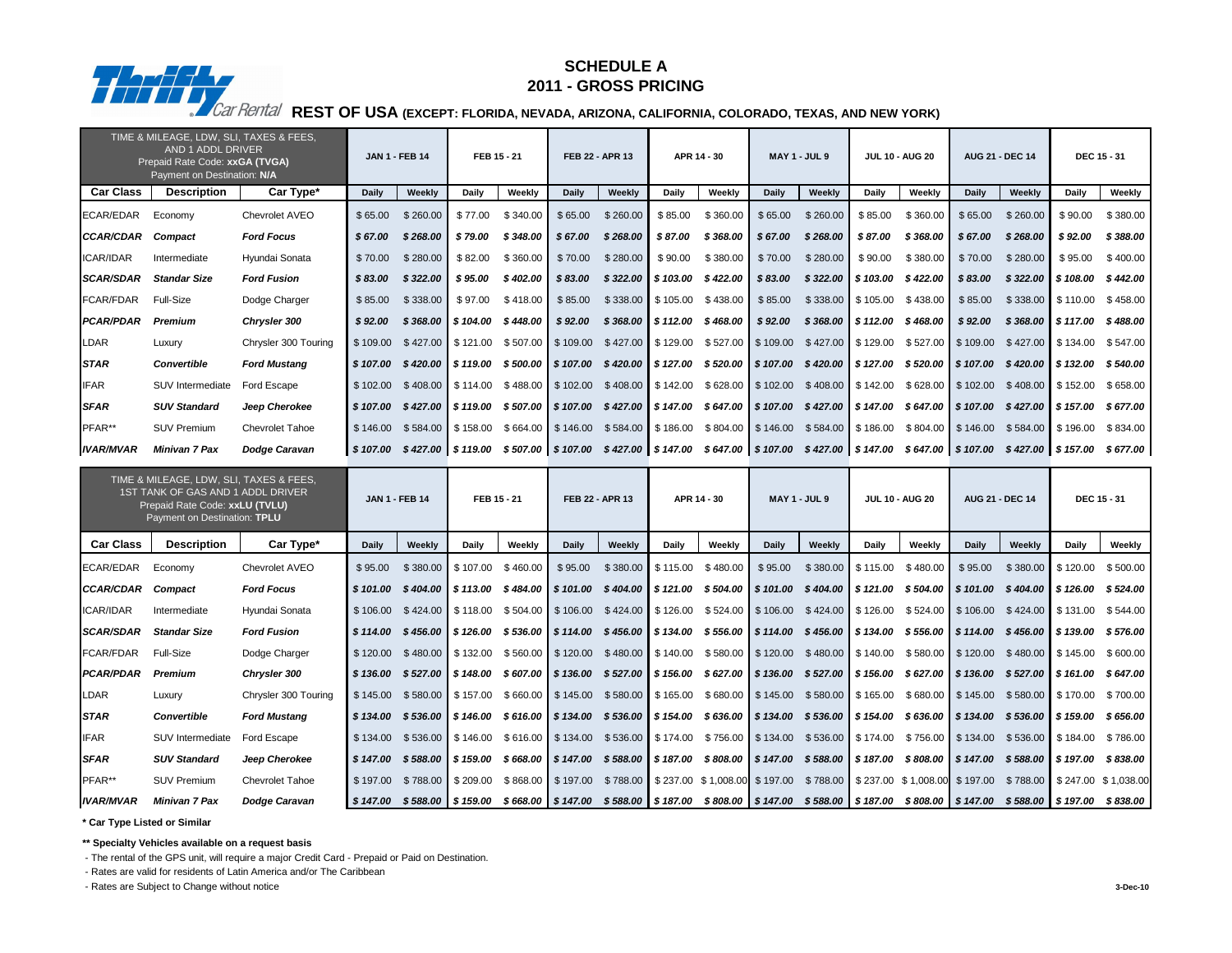|                  | PREPAID RATE CODE: xxLA (TVLA)<br>PAYMENT ON DESTINATION: TPLA | TIME & MILEAGE, LDW, AND ADDITIONAL DRIVER |              | <b>JAN 1 - FEB 14</b> | FEB 15 - 21                              |          |                     | FEB 22 - APR 13 |                             | APR 14 - 30                              |              | <b>MAY 1 - JUL 9</b>                                                  |                               | <b>JUL 10 - AUG 20</b> |                   | <b>AUG 21 - DEC 14</b> |                         | <b>DEC 15 - 31</b> |
|------------------|----------------------------------------------------------------|--------------------------------------------|--------------|-----------------------|------------------------------------------|----------|---------------------|-----------------|-----------------------------|------------------------------------------|--------------|-----------------------------------------------------------------------|-------------------------------|------------------------|-------------------|------------------------|-------------------------|--------------------|
| <b>Car Class</b> | <b>Description</b>                                             | Car Type*                                  | <b>Daily</b> | Weekly                | <b>Daily</b>                             | Weekly   | <b>Daily</b>        | Weekly          | <b>Daily</b>                | Weekly                                   | <b>Daily</b> | Weekly                                                                | <b>Daily</b>                  | Weekly                 | <b>Daily</b>      | <b>Weekly</b>          | <b>Daily</b>            | Weekly             |
| ECAR/EDAR        | Economy                                                        | <b>Chevrolet AVEO</b>                      | \$61.00      | \$274.00              | \$73.00                                  | \$354.00 | \$61.00             | \$274.00        | \$81.00                     | \$374.00                                 | \$61.00      | \$274.00                                                              | \$81.00                       | \$374.00               | \$61.00           | \$274.00               | \$86.00                 | \$394.00           |
| <b>CCAR/CDAR</b> | <b>Compact</b>                                                 | <b>Ford Focus</b>                          | \$66.00      | \$292.00              | \$78.00                                  | \$372.00 | \$66.00             | \$292.00        | \$86.00                     | \$392.00                                 | \$66.00      | \$292.00                                                              | \$86.00                       | \$392.00               | \$66.00           | \$292.00               | \$91.00                 | \$412.00           |
| ICAR/IDAR        | Intermediate                                                   | Hyundai Sonata                             | \$69.00      | \$322.00              | \$81.00                                  | \$402.00 | \$69.00             | \$322.00        | \$89.00                     | \$422.00                                 | \$69.00      | \$322.00                                                              | \$89.00                       | \$422.00               | \$69.00           | \$322.00               | \$94.00                 | \$442.00           |
| <b>SCAR/SDAR</b> | <b>Standar Size</b>                                            | <b>Ford Fusion</b>                         | \$84.00      | \$373.00              | \$96.00                                  | \$453.00 | \$84.00             |                 | \$373.00 \$104.00           | \$473.00                                 | \$84.00      |                                                                       | $$373.00$   \$104.00          | \$473.00               | \$84.00           | \$373.00               | \$109.00                | \$493.00           |
| FCAR/FDAR        | Full-Size                                                      | Dodge Charger                              | \$88.00      | \$384.00              | $\frac{1}{2}$ \$100.00                   | \$464.00 | \$88.00             | \$384.00        | $\frac{1}{2}$ \$ 108.00     | \$484.00                                 | \$88.00      |                                                                       | $$384.00$ $$108.00$ $$484.00$ |                        | \$88.00           |                        | $$384.00$ $$113.00$     | \$504.00           |
| <b>PCAR/PDAR</b> | <b>Premium</b>                                                 | <b>Chrysler 300</b>                        | \$94.00      |                       | $$406.00$   \$106.00                     | \$486.00 | \$94.00             |                 | $$406.00$ \$114.00 \$506.00 |                                          | \$94.00      |                                                                       | $$406.00$ \$114.00            | \$506.00               | \$94.00           |                        | $$406.00$ \$119.00      | \$526.00           |
| LDAR             | Luxury                                                         | Chrysler 300 Touring                       | \$110.00     |                       | $$450.00$ \ $$122.00$                    |          | $$530.00$ $$110.00$ |                 | $$450.00$ $$130.00$         | $$550.00$ $$110.00$                      |              | $$450.00$ $$130.00$                                                   |                               | \$550.00               | \$110.00          | \$450.00               | \$135.00                | \$570.00           |
| <b>ISTAR</b>     | <b>Convertible</b>                                             | <b>Ford Mustang</b>                        | \$102.00     |                       | $$428.00$   \$114.00 \$508.00   \$102.00 |          |                     |                 |                             |                                          |              | $$428.00$   \$122.00 \$528.00   \$102.00 \$428.00   \$122.00 \$528.00 |                               |                        | \$102.00          | \$428.00               | $\frac{1}{2}$ \$ 127.00 | \$548.00           |
| <b>IFAR</b>      | SUV Intermediate                                               | Ford Escape                                | \$97.00      |                       | $$406.00$ \$109.00                       | \$486.00 | \$97.00             |                 | $$406.00$ $$137.00$         | \$626.00                                 | \$97.00      |                                                                       | $$406.00$ $$137.00$           | \$626.00               | \$97.00           | \$406.00               | \$147.00                | \$656.00           |
| <b>IVAR/MVAR</b> | <b>Minivan 7 Pax</b>                                           | <b>Dodge Caravan</b>                       | \$102.00     |                       | \$451.00 \$114.00                        |          | $$531.00$ \$102.00  |                 |                             | $$451.00$   \$142.00 \$671.00   \$102.00 |              |                                                                       | $$451.00$ \$142.00            | \$671.00               | \$102.00          | \$451.00               | \$152.00                | \$701.00           |
| <b>ISFAR</b>     | <b>SUV Standard</b>                                            | Jeep Cherokee                              | \$102.00     |                       | $$428.00$ $$114.00$                      | \$508.00 | \$102.00            |                 | $$428.00$ $$142.00$         | \$648.00                                 | \$102.00     |                                                                       | $$428.00$ $$142.00$           | \$648.00               | \$102.00          | \$428.00               | \$152.00                | \$678.00           |
| $PFAR^{**}$      | <b>SUV Premium</b>                                             | <b>Chevrolet Tahoe</b>                     | \$156.00     |                       | $$624.00$ $$168.00$                      |          | \$704.00 \$156.00   |                 |                             | $$624.00$ $$196.00$ $$844.00$ $$156.00$  |              |                                                                       | \$624.00 \$196.00             |                        | \$844.00 \$156.00 |                        | \$624.00 \$206.00       | \$874.00           |

**\*\* Specialty Vehicles available on a request basis**

- The rental of the GPS unit, will require a major Credit Card - Prepaid or Paid on Destination.

- Rates are valid for residents of Latin America and/or The Caribbean

- Rates are Subject to Change without notice **3-Dec-10**



### **2011 - GROSS PRICING SCHEDULE A NEW YORK**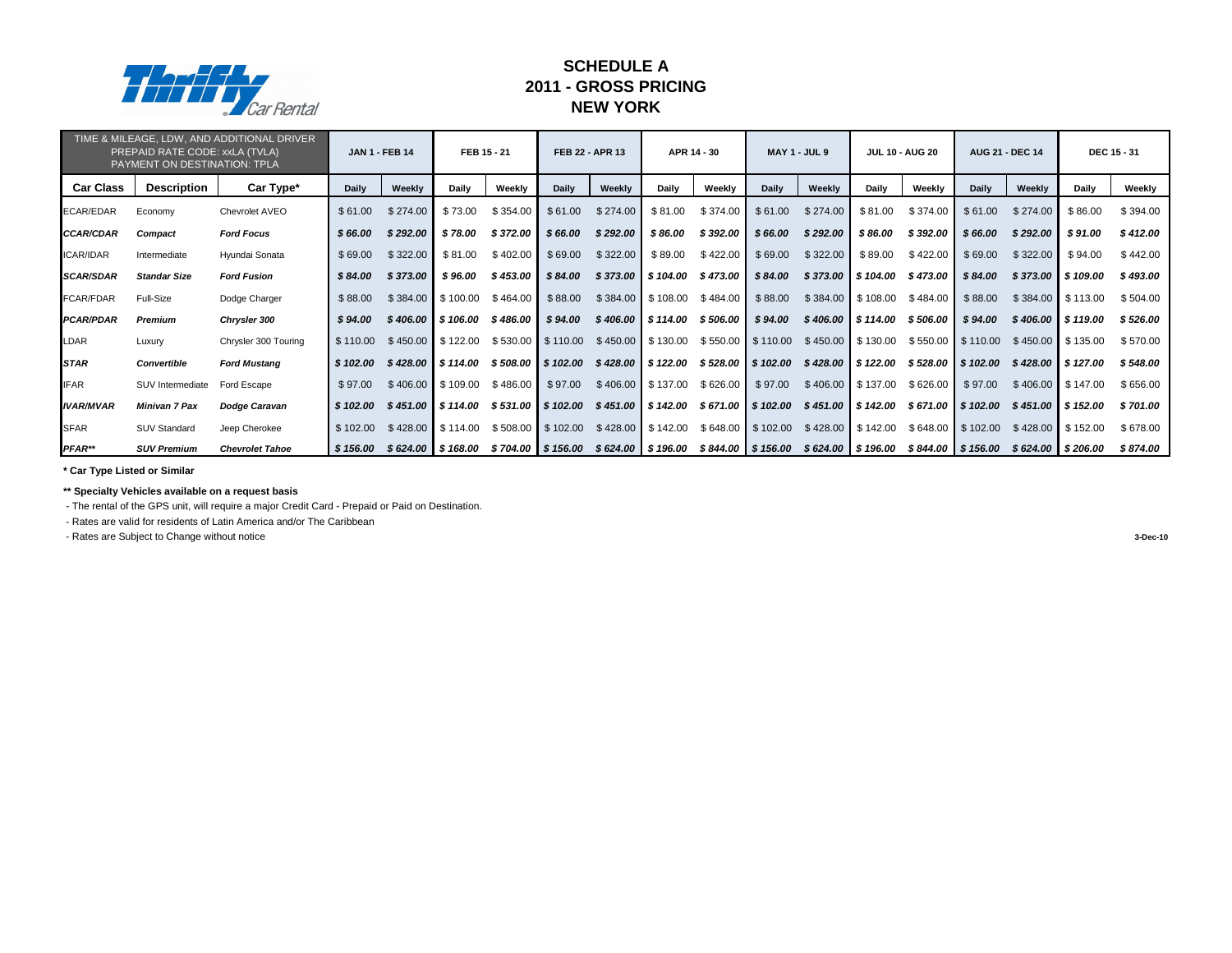|                   | TIME & MILEAGE, LDW, SLI, TAXES & FEES,<br>AND 1 ADDL DRIVER<br>Prepaid Rate Code: xxGA (TVGA)<br>Payment on Destination: N/A |                        |              | <b>JAN 1 - FEB 14</b>                               | FEB 15 - 21                 |          |                     | <b>FEB 22 - APR 13</b>                                                          |                        | APR 14 - 30                                                                       |                                             | <b>MAY 1 - JUL 9</b>          |                     | <b>JUL 10 - AUG 20</b>                                                                                            |              | <b>AUG 21 - DEC 14</b>                      |                        | <b>DEC 15 - 31</b> |
|-------------------|-------------------------------------------------------------------------------------------------------------------------------|------------------------|--------------|-----------------------------------------------------|-----------------------------|----------|---------------------|---------------------------------------------------------------------------------|------------------------|-----------------------------------------------------------------------------------|---------------------------------------------|-------------------------------|---------------------|-------------------------------------------------------------------------------------------------------------------|--------------|---------------------------------------------|------------------------|--------------------|
| <b>Car Class</b>  | <b>Description</b>                                                                                                            | Car Type*              | <b>Daily</b> | Weekly                                              | <b>Daily</b>                | Weekly   | <b>Daily</b>        | Weekly                                                                          | <b>Daily</b>           | Weekly                                                                            | <b>Daily</b>                                | Weekly                        | <b>Daily</b>        | Weekly                                                                                                            | <b>Daily</b> | Weekly                                      | <b>Daily</b>           | Weekly             |
| ECAR/EDAR         | Economy                                                                                                                       | Chevrolet AVEO         | \$77.00      | \$307.00                                            | \$89.00                     | \$387.00 | \$77.00             | \$307.00                                                                        | \$97.00                | \$407.00                                                                          | \$77.00                                     | \$307.00                      | \$97.00             | \$407.00                                                                                                          | \$77.00      | \$307.00                                    | \$102.00               | \$427.00           |
| <b>CCAR/CDAR</b>  | <b>Compact</b>                                                                                                                | <b>Ford Focus</b>      | \$84.00      | \$331.00                                            | \$96.00                     | \$411.00 | \$84.00             | \$331.00                                                                        | \$104.00               | \$431.00                                                                          | \$84.00                                     | \$331.00                      | \$104.00            | \$431.00                                                                                                          | \$84.00      | \$331.00                                    | \$109.00               | \$451.00           |
| <b>ICAR/IDAR</b>  | Intermediate                                                                                                                  | Hyundai Sonata         | \$95.00      | \$379.00                                            | \$107.00                    | \$459.00 | \$95.00             | \$379.00                                                                        | $\frac{1}{2}$ \$115.00 | \$479.00                                                                          | \$95.00                                     |                               | $$379.00$ $$115.00$ | \$479.00                                                                                                          | \$95.00      |                                             | $$379.00$ $$120.00$    | \$499.00           |
| <b>SCAR/SDAR</b>  | <b>Standar Size</b>                                                                                                           | <b>Ford Fusion</b>     | \$98.00      |                                                     | $$391.00$ \$110.00          | \$471.00 | \$98.00             | \$391.00                                                                        | \$118.00               | \$491.00                                                                          | \$98.00                                     |                               | $$391.00$ \$118.00  | \$491.00                                                                                                          | \$98.00      |                                             | $$391.00$ $$123.00$    | \$511.00           |
| FCAR/FDAR         | Full-Size                                                                                                                     | Dodge Charger          |              | $$102.00 \quad $407.00 \quad $114.00 \quad $487.00$ |                             |          |                     | $$102.00$ $$407.00$ $$122.00$                                                   |                        | \$507.00                                                                          |                                             | $$102.00$ $$407.00$ $$122.00$ |                     | \$507.00                                                                                                          |              | $$102.00 \quad $407.00 \quad $127.00$       |                        | \$527.00           |
| <b>PCAR/PDAR</b>  | <b>Premium</b>                                                                                                                | <b>Chrysler 300</b>    | \$113.00     |                                                     | $$451.00$ \$125.00 \$531.00 |          |                     | $$113.00$ $$451.00$ $$133.00$                                                   |                        | \$551.00                                                                          | \$113.00                                    | $$451.00$ \$133.00            |                     | \$551.00                                                                                                          | \$113.00     | $$451.00$ \$138.00                          |                        | \$571.00           |
| <b>LDAR</b>       | Luxury                                                                                                                        | Chrysler 300 Touring   |              |                                                     |                             |          |                     | $$122.00$ $$477.00$ $$134.00$ $$557.00$ $$122.00$ $$477.00$ $$142.00$           |                        | \$577.00                                                                          | $\frac{1}{2}$ \$122.00 \$477.00 \$142.00    |                               |                     | \$577.00                                                                                                          |              | $$122.00$ $$477.00$ $$147.00$               |                        | \$597.00           |
| <b>STAR</b>       | <b>Convertible</b>                                                                                                            | <b>Ford Mustang</b>    | \$120.00     |                                                     | $$479.00$ $$132.00$         | \$559.00 | \$120.00            |                                                                                 | $$479.00$ \$140.00     | \$579.00                                                                          | \$120.00                                    |                               | $$479.00$ \$140.00  | \$579.00                                                                                                          |              | $$120.00$ $$479.00$ $$145.00$               |                        | \$599.00           |
| <b>IFAR</b>       | SUV Intermediate                                                                                                              | Ford Escape            |              |                                                     |                             |          |                     | $$116.00$ $$460.00$ $$128.00$ $$540.00$ $$116.00$ $$460.00$ $$156.00$           |                        | \$680.00                                                                          |                                             | $$116.00$ $$460.00$ $$156.00$ |                     | \$680.00                                                                                                          |              | $$116.00$ $$460.00$ $$166.00$               |                        | \$710.00           |
| <b>SFAR</b>       | <b>SUV Standard</b>                                                                                                           | Jeep Cherokee          | \$122.00     |                                                     | $$487.00$ $$134.00$         | \$567.00 |                     | $\frac{1}{2}$ \$122.00 \$487.00 \$162.00                                        |                        | \$707.00                                                                          | \$122.00                                    | $$487.00$ \$162.00            |                     | \$707.00                                                                                                          |              | $$122.00$ $$487.00$                         | $\frac{1}{2}$ \$172.00 | \$737.00           |
| PFAR**            | <b>SUV Premium</b>                                                                                                            | Chevrolet Tahoe        | \$160.00     |                                                     | \$638.00 \$172.00           | \$718.00 | \$160.00            | \$638.00                                                                        | \$200.00               | \$858.00                                                                          | \$160.00                                    | $$638.00$ $$200.00$           |                     | \$858.00                                                                                                          | \$160.00     | \$638.00                                    | \$210.00               | \$888.00           |
| <b>IVAR/MVAR</b>  | <b>Minivan 7 Pax</b>                                                                                                          | <b>Dodge Caravan</b>   | \$122.00     |                                                     | $$487.00$ \$134.00          |          |                     | \$567.00 \$122.00 \$487.00 \$162.00                                             |                        | \$ 707.00                                                                         | \$122.00                                    |                               | $$487.00$ \$162.00  | \$707.00                                                                                                          | \$122.00     |                                             | $$487.00$ $$172.00$    | \$737.00           |
|                   | TIME & MILEAGE, LDW, SLI, TAXES & FEES,<br>1ST TANK OF GAS AND 1 ADDL DRIVER<br>Prepaid Rate Code: xxLU (TVLU)                |                        |              |                                                     |                             |          |                     |                                                                                 |                        |                                                                                   |                                             |                               |                     |                                                                                                                   |              |                                             |                        |                    |
|                   | Payment on Destination: TPLU                                                                                                  |                        |              | <b>JAN 1 - FEB 14</b>                               | FEB 15 - 21                 |          |                     | <b>FEB 22 - APR 13</b>                                                          |                        | APR 14 - 30                                                                       |                                             | <b>MAY 1 - JUL 9</b>          |                     | <b>JUL 10 - AUG 20</b>                                                                                            |              | <b>AUG 21 - DEC 14</b>                      |                        | <b>DEC 15 - 31</b> |
| <b>Car Class</b>  | <b>Description</b>                                                                                                            | Car Type*              | <b>Daily</b> | Weekly                                              | <b>Daily</b>                | Weekly   | <b>Daily</b>        | Weekly                                                                          | <b>Daily</b>           | Weekly                                                                            | <b>Daily</b>                                | Weekly                        | <b>Daily</b>        | Weekly                                                                                                            | <b>Daily</b> | Weekly                                      | <b>Daily</b>           | Weekly             |
| <b>ECAR/EDAR</b>  | Economy                                                                                                                       | Chevrolet AVEO         | \$116.00     |                                                     | $$430.00$ $$128.00$         |          | $$510.00$ $$116.00$ |                                                                                 | $$430.00$ $$136.00$    |                                                                                   | $$530.00$ $$116.00$                         |                               | $$430.00$ $$136.00$ | \$530.00                                                                                                          | \$116.00     | $$430.00$ $$141.00$                         |                        | \$550.00           |
| CCAR/CDAR Compact |                                                                                                                               | <b>Ford Focus</b>      |              |                                                     |                             |          |                     |                                                                                 |                        | $$121.00$ $$484.00$ $$133.00$ $$564.00$ $$121.00$ $$484.00$ $$141.00$ $$584.00$   | $$121.00$ $$484.00$ $$141.00$               |                               |                     | \$ 584.00                                                                                                         |              | $\frac{1}{2}$ \$121.00 \$484.00 \$146.00    |                        | \$604.00           |
| ICAR/IDAR         | Intermediate                                                                                                                  | Hyundai Sonata         |              |                                                     |                             |          |                     |                                                                                 |                        | $$132.00$ $$528.00$ $$144.00$ $$608.00$ $$132.00$ $$528.00$ $$152.00$ $$628.00$   | $\frac{1}{2}$ \$132.00 \$528.00 \$152.00    |                               |                     | \$628.00                                                                                                          |              | $\frac{1}{2}$ \$132.00 \$528.00 \$157.00    |                        | \$648.00           |
| <b>SCAR/SDAR</b>  | <b>Standar Size</b>                                                                                                           | <b>Ford Fusion</b>     |              |                                                     |                             |          |                     | $$139.00$ $$556.00$   \$151.00 \$636.00   \$139.00 \$556.00   \$159.00          |                        | \$ 656.00                                                                         | $\frac{1}{2}$ \$ 139.00 \$ 556.00 \$ 159.00 |                               |                     | \$656.00                                                                                                          |              | $\frac{1}{2}$ \$ 139.00 \$ 556.00 \$ 164.00 |                        | \$676.00           |
| FCAR/FDAR         | <b>Full-Size</b>                                                                                                              | Dodge Charger          |              |                                                     |                             |          |                     |                                                                                 |                        | $$141.00$ $$564.00$ $$153.00$ $$644.00$ $$141.00$ $$564.00$ $$161.00$ $$664.00$   | $\frac{1}{2}$ \$141.00 \$564.00 \$161.00    |                               |                     | \$664.00                                                                                                          |              | $$141.00$ $$564.00$ $$166.00$               |                        | \$684.00           |
| <b>PCAR/PDAR</b>  | <b>Premium</b>                                                                                                                | <b>Chrysler 300</b>    |              |                                                     |                             |          |                     | $$149.00$ $$596.00$ $$161.00$ $$676.00$ $$149.00$ $$596.00$ $$169.00$ $$696.00$ |                        |                                                                                   | $\frac{1}{2}$ \$149.00 \$596.00 \$169.00    |                               |                     | \$696.00                                                                                                          |              | $\frac{1}{2}$ \$149.00 \$596.00 \$174.00    |                        | \$716.00           |
| LDAR              | Luxury                                                                                                                        | Chrysler 300 Touring   |              |                                                     |                             |          |                     |                                                                                 |                        | \$171.00 \$684.00 \$183.00 \$764.00 \$171.00 \$684.00 \$191.00 \$784.00           | $\frac{1}{2}$ \$171.00 \$684.00 \$191.00    |                               |                     | \$784.00                                                                                                          |              | $\frac{1}{2}$ \$171.00 \$684.00 \$196.00    |                        | \$804.00           |
| <b>STAR</b>       | <b>Convertible</b>                                                                                                            | <b>Ford Mustang</b>    |              |                                                     |                             |          |                     |                                                                                 |                        | $$162.00$ $$648.00$ $$174.00$ $$728.00$ $$648.00$ $$648.00$ $$182.00$ $$748.00$   | $$162.00 \quad $648.00 \quad $182.00$       |                               |                     | \$748.00                                                                                                          |              | $\frac{1}{2}$ \$162.00 \$648.00 \$187.00    |                        | \$768.00           |
| <b>IFAR</b>       | SUV Intermediate                                                                                                              | Ford Escape            |              |                                                     |                             |          |                     | $$160.00$ $$640.00$ $$172.00$ $$720.00$ $$160.00$ $$640.00$ $$200.00$           |                        | \$860.00                                                                          | $\frac{1}{2}$ \$160.00 \$640.00 \$200.00    |                               |                     | \$860.00                                                                                                          |              | $\frac{1}{2}$ \$160.00 \$640.00 \$210.00    |                        | \$890.00           |
| <b>SFAR</b>       | <b>SUV Standard</b>                                                                                                           | Jeep Cherokee          |              |                                                     |                             |          |                     |                                                                                 |                        | $$164.00$ $$656.00$   \$176.00 $$736.00$   \$164.00 $$656.00$   \$204.00 \$876.00 | $\frac{1}{2}$ \$164.00 \$656.00 \$204.00    |                               |                     | \$ 876.00                                                                                                         |              | $\frac{1}{2}$ \$ 164.00 \$ 656.00 \$ 214.00 |                        | \$906.00           |
| PFAR**            | <b>SUV Premium</b>                                                                                                            | <b>Chevrolet Tahoe</b> |              | $$209.00$ $$836.00$ $$221.00$ $$916.00$             |                             |          |                     |                                                                                 |                        |                                                                                   |                                             |                               |                     | $$209.00$ $$836.00$ $$249.00$ $$1,056.00$ $$209.00$ $$836.00$ $$249.00$ $$1,056.00$ $$209.00$ $$836.00$ $$259.00$ |              |                                             |                        | \$1,086.00         |

**\*\* Specialty Vehicles available on a request basis**

- The rental of the GPS unit, will require a major Credit Card - Prepaid or Paid on Destination.

- Rates are valid for residents of Latin America and/or The Caribbean

- Rates are Subject to Change without notice **3-Dec-10**



### **SCHEDULE A 2011 - GROSS PRICING**

### **NEW YORK**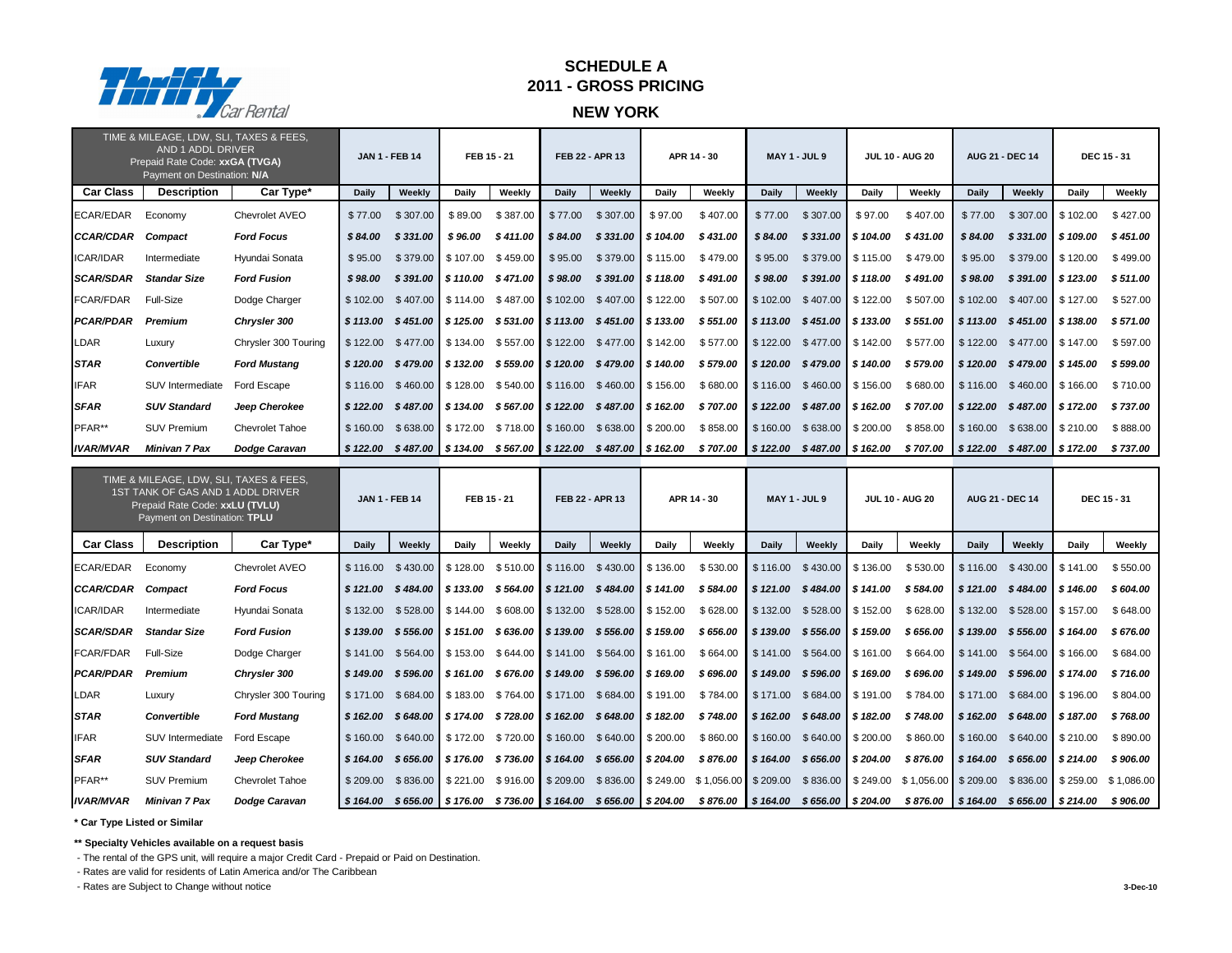|                  | TIME & MILEAGE ONLY<br>PREPAID RATE CODE: xxLY (TVLY)<br>PAYMENT ON DESTINATION: TPLY |                        |              | <b>JAN 1 - FEB 14</b> |              | FEB 15 - 21 |              | FEB 22 - APR 13                                             |                     | APR 14 - 30                   |              | <b>MAY 1 - JUL 9</b>        |                               | <b>JUL 10 - AUG 20</b> |              | <b>AUG 21 - DEC 14</b> | <b>DEC 15 - 31</b>    |           |
|------------------|---------------------------------------------------------------------------------------|------------------------|--------------|-----------------------|--------------|-------------|--------------|-------------------------------------------------------------|---------------------|-------------------------------|--------------|-----------------------------|-------------------------------|------------------------|--------------|------------------------|-----------------------|-----------|
| <b>Car Class</b> | <b>Description</b>                                                                    | Car Type*              | <b>Daily</b> | Weekly                | <b>Daily</b> | Weekly      | <b>Daily</b> | Weekly                                                      | <b>Daily</b>        | Weekly                        | <b>Daily</b> | Weekly                      | Daily                         | Weekly                 | <b>Daily</b> | Weekly                 | <b>Daily</b>          | Weekly    |
| ECAR/EDAR        | Economy                                                                               | Chevrolet AVEO         | \$41.00      | \$164.00              | \$53.00      | \$244.00    | \$41.00      | \$164.00                                                    | \$61.00             | \$264.00                      | \$41.00      | \$164.00                    | \$61.00                       | \$264.00               | \$41.00      | \$164.00               | \$66.00               | \$284.00  |
| <b>CCAR/CDAR</b> | <b>Compact</b>                                                                        | <b>Ford Focus</b>      | \$45.00      | \$180.00              | \$57.00      | \$260.00    | \$45.00      | \$180.00                                                    | \$65.00             | \$280.00                      | \$45.00      | \$180.00                    | \$65.00                       | \$280.00               | \$45.00      | \$180.00               | \$70.00               | \$300.00  |
| <b>ICAR/IDAR</b> | Intermediate                                                                          | Hyundai Sonata         | \$55.00      | \$220.00              | \$67.00      | \$300.00    | \$55.00      | \$220.00                                                    | \$75.00             | \$320.00                      | \$55.00      | \$220.00                    | \$75.00                       | \$320.00               | \$55.00      | \$220.00               | \$80.00               | \$340.00  |
| <b>SCAR/SDAR</b> | <b>Standar Size</b>                                                                   | <b>Ford Fusion</b>     | \$58.00      | \$232.00              | \$70.00      | \$312.00    | \$58.00      | \$232.00                                                    | \$78.00             | \$332.00                      | \$58.00      | \$232.00                    | \$78.00                       | \$332.00               | \$58.00      | \$232.00               | \$83.00               | \$352.00  |
| <b>FCAR/FDAR</b> | Full-Size                                                                             | Dodge Charger          | \$60.00      | \$240.00              | \$72.00      | \$320.00    | \$60.00      | \$240.00                                                    | \$80.00             | \$340.00                      | \$60.00      | \$240.00                    | \$80.00                       | \$340.00               | \$60.00      | \$240.00               | \$85.00               | \$360.00  |
| <b>PCAR/PDAR</b> | <b>Premium</b>                                                                        | <b>Chrysler 300</b>    | \$68.00      | \$272.00              | \$80.00      | \$352.00    | \$68.00      | \$272.00                                                    | \$88.00             | \$372.00                      | \$68.00      | \$272.00                    | \$88.00                       | \$372.00               | \$68.00      | \$272.00               | \$93.00               | \$392.00  |
| LDAR             | Luxury                                                                                | Chrysler 300 Touring   | \$76.00      | \$304.00              | \$88.00      | \$384.00    | \$76.00      | \$304.00                                                    | \$96.00             | \$404.00                      | \$76.00      | \$304.00                    | \$96.00                       | \$404.00               | \$76.00      | \$304.00               | \$101.00              | \$424.00  |
| <b>STAR</b>      | <b>Convertible</b>                                                                    | <b>Ford Mustang</b>    | \$74.00      | \$296.00              | \$86.00      | \$376.00    | \$74.00      | \$296.00                                                    | \$94.00             | \$396.00                      | \$74.00      | \$296.00                    | \$94.00                       | \$396.00               | \$74.00      | \$296.00               | \$99.00               | \$416.00  |
| <b>IFAR</b>      | SUV Intermediate Ford Escape                                                          |                        | \$71.00      | \$284.00              | \$83.00      | \$364.00    | \$71.00      | \$284.00                                                    | \$111.00            | \$504.00                      | \$71.00      | \$284.00                    | $\frac{1}{2}$ \$111.00        | \$504.00               | \$71.00      | \$284.00               | \$121.00              | \$534.00  |
| <b>IVAR/MVAR</b> | <b>Minivan 7 Pax</b>                                                                  | <b>Dodge Caravan</b>   | \$74.00      | \$296.00              | \$86.00      | \$376.00    | \$74.00      | \$296.00                                                    | \$114.00            | \$516.00                      | \$74.00      | \$296.00                    | \$114.00                      | \$516.00               | \$74.00      | \$296.00               | \$124.00              | \$546.00  |
| <b>SFAR</b>      | <b>SUV Standard</b>                                                                   | Jeep Cherokee          | \$74.00      | \$296.00              | \$86.00      | \$376.00    | \$74.00      | \$296.00                                                    | \$114.00            | \$516.00                      | \$74.00      |                             | $$296.00$ $$114.00$           | \$516.00               | \$74.00      | $$296.00$ \ \$124.00   |                       | \$546.00  |
| PFAR**           | <b>SUV Premium</b>                                                                    | <b>Chevrolet Tahoe</b> | \$81.00      | \$324.00              | \$93.00      | \$404.00    | \$81.00      | \$324.00                                                    | \$121.00            | \$544.00                      | \$81.00      | \$324.00                    | $\frac{1}{2}$ \$121.00        | \$544.00               | \$81.00      | $$324.00$ $$131.00$    |                       | \$574.00  |
|                  | TIME & MILEAGE, LDW, AND ADDITIONAL DRIVER<br>PREPAID RATE CODE: xxLA (TVLA)          |                        |              |                       |              |             |              |                                                             |                     |                               |              |                             |                               |                        |              |                        |                       |           |
|                  | PAYMENT ON DESTINATION: TPLA                                                          |                        |              | <b>JAN 1 - FEB 14</b> |              | FEB 15 - 21 |              | <b>FEB 22 - APR 13</b>                                      |                     | APR 14 - 30                   |              | <b>MAY 1 - JUL 9</b>        |                               | <b>JUL 10 - AUG 20</b> |              | <b>AUG 21 - DEC 14</b> | <b>DEC 15 - 31</b>    |           |
| <b>Car Class</b> | <b>Description</b>                                                                    | Car Type*              | <b>Daily</b> | Weekly                | <b>Daily</b> | Weekly      | <b>Daily</b> | Weekly                                                      | <b>Daily</b>        | Weekly                        | <b>Daily</b> | Weekly                      | <b>Daily</b>                  | Weekly                 | <b>Daily</b> | Weekly                 | <b>Daily</b>          | Weekly    |
| ECAR/EDAR        | Economy                                                                               | Chevrolet AVEO         | \$41.00      | \$163.00              | \$53.00      | \$243.00    | \$41.00      | \$163.00                                                    | \$61.00             | \$263.00                      | \$41.00      | \$163.00                    | \$61.00                       | \$263.00               | \$41.00      | \$163.00               | \$66.00               | \$283.00  |
| <b>CCAR/CDAR</b> | <b>Compact</b>                                                                        | <b>Ford Focus</b>      | \$44.00      | \$176.00              | \$56.00      | \$256.00    | \$44.00      | \$176.00                                                    | \$64.00             | \$276.00                      | \$44.00      | \$176.00                    | \$64.00                       | \$276.00               | \$44.00      | \$176.00               | \$69.00               | \$296.00  |
| ICAR/IDAR        | Intermediate                                                                          | Hyundai Sonata         | \$51.00      | \$202.00              | \$63.00      | \$282.00    | \$51.00      | \$202.00 \$71.00 \$302.00 \$51.00 \$202.00 \$71.00 \$302.00 |                     |                               |              |                             |                               |                        | \$51.00      | \$202.00               | \$76.00               | \$322.00  |
| <b>SCAR/SDAR</b> | <b>Standar Size</b>                                                                   | <b>Ford Fusion</b>     | \$63.00      | \$251.00              | \$ 75.00     | \$331.00    | \$63.00      | \$251.00                                                    | \$ 83.00            | \$351.00                      | \$63.00      | \$251.00                    | \$ 83.00                      | \$351.00               | \$63.00      | \$251.00               | \$88.00               | \$371.00  |
| <b>FCAR/FDAR</b> | Full-Size                                                                             | Dodge Charger          | \$67.00      | \$268.00              | \$79.00      | \$348.00    | \$67.00      | \$268.00                                                    | \$87.00             | \$368.00                      | \$67.00      | \$268.00                    | \$87.00                       | \$368.00               | \$67.00      | \$268.00               | \$92.00               | \$388.00  |
| <b>PCAR/PDAR</b> | <b>Premium</b>                                                                        | Chrysler 300           | \$74.00      | \$295.00              | \$86.00      | \$375.00    | \$74.00      | \$295.00                                                    | \$ 94.00            | \$ 395.00                     | \$74.00      | \$295.00                    | \$94.00                       | \$395.00               | \$74.00      | \$295.00               | \$ 99.00              | \$415.00  |
| LDAR             | Luxury                                                                                | Chrysler 300 Touring   | \$83.00      | \$330.00              | \$95.00      | \$410.00    | \$83.00      | \$330.00                                                    | $$103.00$ $$430.00$ |                               | \$83.00      |                             | $$330.00$ $$103.00$ $$430.00$ |                        | \$83.00      |                        | $$330.00$ \$108.00    | \$450.00  |
| <b>STAR</b>      | <b>Convertible</b>                                                                    | <b>Ford Mustang</b>    | \$80.00      | \$320.00              | \$ 92.00     | \$400.00    | \$80.00      | \$320.00                                                    |                     | $$100.00$ $$420.00$           | \$80.00      |                             | $$320.00$   \$100.00 \$420.00 |                        | \$80.00      |                        | $$320.00$   \$105.00  | \$440.00  |
| <b>IFAR</b>      | SUV Intermediate                                                                      | Ford Escape            | \$63.00      | \$251.00              | \$75.00      | \$331.00    | \$63.00      | \$251.00                                                    | $$103.00$ $$471.00$ |                               | \$63.00      |                             | \$251.00 \$103.00 \$471.00    |                        | \$63.00      | $$251.00$ $$113.00$    |                       | \$501.00  |
| <b>IVAR/MVAR</b> | <b>Minivan 7 Pax</b>                                                                  | <b>Dodge Caravan</b>   | \$68.00      | \$272.00              | \$80.00      | \$352.00    | \$68.00      |                                                             |                     | $$272.00$ \$108.00 \$492.00   | \$ 68.00     | $$272.00$ \$108.00 \$492.00 |                               |                        | \$68.00      |                        | \$272.00 \$118.00     | \$ 522.00 |
| <b>SFAR</b>      | <b>SUV Standard</b>                                                                   | Jeep Cherokee          | \$68.00      | \$272.00              | \$80.00      | \$352.00    | \$68.00      |                                                             |                     | $$272.00$ $$108.00$ $$492.00$ | \$68.00      |                             | $$272.00$ $$108.00$ $$492.00$ |                        | \$68.00      |                        | $$272.00$ \ $$118.00$ | \$522.00  |

**\*\* Specialty Vehicles available on a request basis**

- The rental of the GPS unit, will require a major Credit Card - Prepaid or Paid on Destination.

- Rates are valid for residents of Latin America and/or The Caribbean

- Rates are Subject to Change without notice **3-Dec-10**



### **SCHEDULE A 2011 - GROSS PRICING ARIZONA, CALIFORNIA, COLORADO AND TEXAS**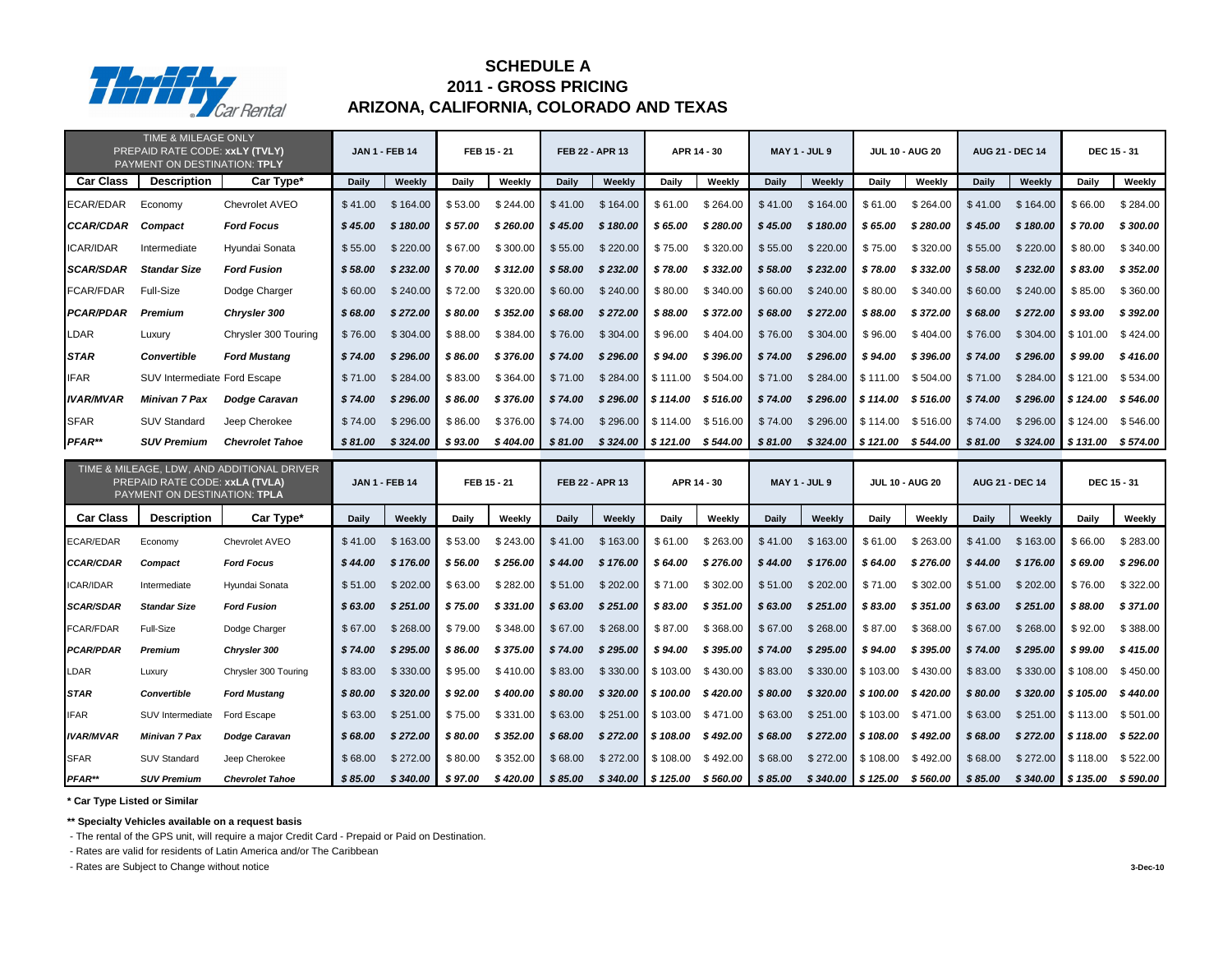|                  | TIME & MILEAGE, LDW, SLI, TAXES & FEES,<br>AND 1 ADDL DRIVER<br>Prepaid Rate Code: xxGA (TVGA)<br>Payment on Destination: N/A                  |                        |              | <b>JAN 1 - FEB 14</b>                                                                                                                           | FEB 15 - 21                     |          |              | FEB 22 - APR 13 |                               | APR 14 - 30 |                                                                                                                                             | <b>MAY 1 - JUL 9</b> |                      | <b>JUL 10 - AUG 20</b>        |              | <b>AUG 21 - DEC 14</b> |                               | <b>DEC 15 - 31</b> |
|------------------|------------------------------------------------------------------------------------------------------------------------------------------------|------------------------|--------------|-------------------------------------------------------------------------------------------------------------------------------------------------|---------------------------------|----------|--------------|-----------------|-------------------------------|-------------|---------------------------------------------------------------------------------------------------------------------------------------------|----------------------|----------------------|-------------------------------|--------------|------------------------|-------------------------------|--------------------|
| <b>Car Class</b> | <b>Description</b>                                                                                                                             | Car Type*              | <b>Daily</b> | <b>Weekly</b>                                                                                                                                   | <b>Daily</b>                    | Weekly   | <b>Daily</b> | Weekly          | <b>Daily</b>                  | Weekly      | <b>Daily</b>                                                                                                                                | Weekly               | <b>Daily</b>         | Weekly                        | <b>Daily</b> | Weekly                 | <b>Daily</b>                  | Weekly             |
| <b>ECAR/EDAR</b> | Economy                                                                                                                                        | Chevrolet AVEO         | \$56.00      | \$223.00                                                                                                                                        | \$68.00                         | \$303.00 | \$56.00      | \$223.00        | \$76.00                       | \$323.00    | \$56.00                                                                                                                                     | \$223.00             | \$76.00              | \$323.00                      | \$56.00      | \$223.00               | \$81.00                       | \$343.00           |
| <b>CCAR/CDAR</b> | <b>Compact</b>                                                                                                                                 | <b>Ford Focus</b>      | \$60.00      | \$239.00                                                                                                                                        | \$72.00                         | \$319.00 | \$60.00      | \$239.00        | \$80.00                       | \$339.00    | \$60.00                                                                                                                                     | \$239.00             | \$80.00              | \$339.00                      | \$60.00      | \$239.00               | \$85.00                       | \$359.00           |
| <b>ICAR/IDAR</b> | Intermediate                                                                                                                                   | Hyundai Sonata         | \$63.00      | \$251.00                                                                                                                                        | \$75.00                         | \$331.00 | \$63.00      | \$251.00        | \$83.00                       | \$351.00    | \$63.00                                                                                                                                     | \$251.00             | \$83.00              | \$351.00                      | \$63.00      | \$251.00               | \$88.00                       | \$371.00           |
| <b>SCAR/SDAR</b> | <b>Standar Size</b>                                                                                                                            | <b>Ford Fusion</b>     | \$72.00      | \$286.00                                                                                                                                        | \$84.00                         | \$366.00 | \$72.00      | \$286.00        | \$92.00                       | \$386.00    | \$72.00                                                                                                                                     | \$286.00             | \$92.00              | \$386.00                      | \$72.00      | \$286.00               | \$97.00                       | \$406.00           |
| <b>FCAR/FDAR</b> | Full-Size                                                                                                                                      | Dodge Charger          | \$76.00      | \$302.00                                                                                                                                        | \$88.00                         | \$382.00 | \$76.00      | \$302.00        | \$96.00                       | \$402.00    | \$76.00                                                                                                                                     | \$302.00             | \$96.00              | \$402.00                      | \$76.00      | \$302.00               | \$101.00                      | \$422.00           |
| <b>PCAR/PDAR</b> | Premium                                                                                                                                        | <b>Chrysler 300</b>    | \$79.00      | \$311.00                                                                                                                                        | \$91.00                         | \$391.00 | \$79.00      | \$311.00        | \$99.00                       | \$411.00    | \$79.00                                                                                                                                     | \$311.00             | \$99.00              | \$411.00                      | \$79.00      | \$311.00               | \$104.00                      | \$431.00           |
| <b>LDAR</b>      | Luxury                                                                                                                                         | Chrysler 300 Touring   | \$99.00      | \$392.00                                                                                                                                        | \$111.00                        | \$472.00 | \$99.00      | \$392.00        | \$119.00                      | \$492.00    | \$99.00                                                                                                                                     | \$392.00             | \$119.00             | \$492.00                      | \$99.00      | \$392.00               | \$124.00                      | \$512.00           |
| <b>STAR</b>      | <b>Convertible</b>                                                                                                                             | <b>Ford Mustang</b>    | \$96.00      | \$384.00                                                                                                                                        | \$108.00                        | \$464.00 | \$96.00      | \$384.00        | \$116.00                      | \$484.00    | \$96.00                                                                                                                                     | \$384.00             | \$116.00             | \$484.00                      | \$96.00      | \$384.00               | \$121.00                      | \$504.00           |
| <b>IFAR</b>      | SUV Intermediate                                                                                                                               | Ford Escape            | \$94.00      | \$375.00                                                                                                                                        | \$106.00                        | \$455.00 | \$94.00      | \$375.00        | \$134.00                      | \$595.00    | \$94.00                                                                                                                                     | \$375.00             | \$134.00             | \$595.00                      | \$94.00      | \$375.00               | \$144.00                      | \$625.00           |
| <b>SFAR</b>      | <b>SUV Standard</b>                                                                                                                            | Jeep Cherokee          | \$99.00      | \$390.00                                                                                                                                        | $\frac{1}{2}$ \$111.00 \$470.00 |          | \$99.00      | \$390.00        | $\frac{1}{2}$ \$ 139.00       | \$610.00    | \$99.00                                                                                                                                     | \$390.00             | \$139.00             | \$610.00                      | \$99.00      | \$390.00               | \$149.00                      | \$640.00           |
| PFAR**           | <b>SUV Premium</b>                                                                                                                             | <b>Chevrolet Tahoe</b> | \$99.00      | \$390.00                                                                                                                                        | $\frac{1}{2}$ \$111.00          | \$470.00 | \$99.00      | \$390.00        | $\frac{1}{2}$ \$139.00        | \$610.00    | \$99.00                                                                                                                                     | \$390.00             | $\parallel$ \$139.00 | \$610.00                      | \$99.00      | \$390.00               | \$149.00                      | \$640.00           |
| <b>IVAR/MVAR</b> | <b>Minivan 7 Pax</b>                                                                                                                           | <b>Dodge Caravan</b>   | \$125.00     |                                                                                                                                                 |                                 | \$497.00 | \$125.00     |                 | $$417.00$ \$165.00            |             | $$637.00$ $$125.00$                                                                                                                         | $$417.00$ \$165.00   |                      | $$637.00$ $$125.00$           |              |                        | $$417.00$ \$175.00            | \$667.00           |
|                  |                                                                                                                                                |                        |              | $$417.00$ \$137.00<br><b>JAN 1 - FEB 14</b>                                                                                                     |                                 |          |              |                 |                               |             |                                                                                                                                             |                      |                      |                               |              |                        |                               |                    |
|                  | TIME & MILEAGE, LDW, SLI, TAXES & FEES,<br>1ST TANK OF GAS AND 1 ADDL DRIVER<br>Prepaid Rate Code: xxLU (TVLU)<br>Payment on Destination: TPLU |                        |              |                                                                                                                                                 | FEB 15 - 21                     |          |              | FEB 22 - APR 13 |                               | APR 14 - 30 |                                                                                                                                             | <b>MAY 1 - JUL 9</b> |                      | <b>JUL 10 - AUG 20</b>        |              | <b>AUG 21 - DEC 14</b> |                               | <b>DEC 15 - 31</b> |
| <b>Car Class</b> | <b>Description</b>                                                                                                                             | Car Type*              | <b>Daily</b> | <b>Weekly</b>                                                                                                                                   | <b>Daily</b>                    | Weekly   | <b>Daily</b> | Weekly          | <b>Daily</b>                  | Weekly      | <b>Daily</b>                                                                                                                                | Weekly               | <b>Daily</b>         | Weekly                        | <b>Daily</b> | Weekly                 | <b>Daily</b>                  | Weekly             |
| <b>ECAR/EDAR</b> | Economy                                                                                                                                        | Chevrolet AVEO         | \$84.00      | \$336.00                                                                                                                                        | \$96.00                         | \$416.00 | \$84.00      |                 | $$336.00$ $$104.00$           | \$436.00    | \$84.00                                                                                                                                     |                      | $$336.00$ $$104.00$  | \$436.00                      | \$84.00      |                        | $$336.00$ \ \$109.00          | \$456.00           |
| <b>CCAR/CDAR</b> | <b>Compact</b>                                                                                                                                 | <b>Ford Focus</b>      | \$91.00      |                                                                                                                                                 | $$350.00$   \$103.00 \$430.00   |          | \$91.00      |                 | $$350.00$ $$111.00$ $$450.00$ |             | \$91.00                                                                                                                                     |                      |                      | $$350.00$   \$111.00 \$450.00 | \$91.00      |                        | \$350.00 \$116.00             | \$470.00           |
| <b>ICAR/IDAR</b> | Intermediate                                                                                                                                   | Hyundai Sonata         | \$96.00      |                                                                                                                                                 | $$375.00$ $$108.00$ $$455.00$   |          | \$96.00      |                 | $$375.00$ $$116.00$ $$475.00$ |             | \$96.00                                                                                                                                     |                      |                      | $$375.00$ $$116.00$ $$475.00$ | \$96.00      |                        | $$375.00$   \$121.00 \$495.00 |                    |
| <b>SCAR/SDAR</b> | <b>Standar Size</b>                                                                                                                            | <b>Ford Fusion</b>     | \$105.00     |                                                                                                                                                 |                                 |          |              |                 |                               |             | \$420.00   \$117.00 \$500.00   \$105.00 \$420.00   \$125.00 \$520.00   \$105.00 \$420.00   \$125.00 \$520.00   \$105.00 \$420.00   \$130.00 |                      |                      |                               |              |                        |                               | \$ 540.00          |
| <b>FCAR/FDAR</b> | <b>Full-Size</b>                                                                                                                               | Dodge Charger          |              | \$111.00 \$444.00 \$123.00 \$524.00 \$111.00 \$444.00 \$131.00 \$544.00 \$111.00 \$444.00 \$131.00 \$544.00 \$111.00 \$444.00 \$136.00 \$564.00 |                                 |          |              |                 |                               |             |                                                                                                                                             |                      |                      |                               |              |                        |                               |                    |
| <b>PCAR/PDAR</b> | <b>Premium</b>                                                                                                                                 | <b>Chrysler 300</b>    | \$127.00     | \$465.00  \$139.00 \$545.00  \$127.00 \$465.00  \$147.00 \$565.00  \$127.00 \$465.00  \$147.00 \$565.00  \$127.00                               |                                 |          |              |                 |                               |             |                                                                                                                                             |                      |                      |                               |              |                        | \$465.00 \$152.00             | \$ 585.00          |
| <b>LDAR</b>      | Luxury                                                                                                                                         | Chrysler 300 Touring   | \$140.00     |                                                                                                                                                 |                                 |          |              |                 |                               |             | \$560.00   \$152.00 \$640.00   \$140.00 \$560.00   \$160.00 \$660.00   \$140.00 \$560.00   \$160.00 \$660.00   \$140.00                     |                      |                      |                               |              | \$560.00 \$165.00      |                               | \$680.00           |
| <b>STAR</b>      | <b>Convertible</b>                                                                                                                             | <b>Ford Mustang</b>    |              | \$135.00 \$540.00 \$147.00 \$620.00 \$135.00 \$540.00 \$155.00 \$640.00 \$135.00 \$540.00 \$155.00 \$640.00 \$135.00                            |                                 |          |              |                 |                               |             |                                                                                                                                             |                      |                      |                               |              | \$540.00 \$160.00      |                               | \$ 660.00          |
| <b>IFAR</b>      | SUV Intermediate                                                                                                                               | Ford Escape            |              | \$131.00 \$524.00 \$143.00 \$604.00 \$131.00 \$524.00 \$171.00 \$744.00 \$131.00 \$524.00 \$171.00 \$744.00 \$131.00                            |                                 |          |              |                 |                               |             |                                                                                                                                             |                      |                      |                               |              | \$524.00 \$181.00      |                               | \$774.00           |
| <b>SFAR</b>      | <b>SUV Standard</b>                                                                                                                            | Jeep Cherokee          |              | \$134.00 \$536.00 \$146.00 \$616.00 \$134.00 \$536.00 \$174.00 \$756.00 \$134.00 \$536.00 \$174.00 \$756.00 \$134.00 \$536.00 \$184.00          |                                 |          |              |                 |                               |             |                                                                                                                                             |                      |                      |                               |              |                        |                               | \$786.00           |
| PFAR**           | <b>SUV Premium</b>                                                                                                                             | <b>Chevrolet Tahoe</b> | \$172.00     |                                                                                                                                                 |                                 |          |              |                 |                               |             | \$688.00   \$184.00 \$768.00   \$172.00 \$688.00   \$212.00 \$908.00   \$172.00 \$688.00   \$212.00 \$908.00   \$172.00                     |                      |                      |                               |              | $$688.00$ $$222.00$    |                               | \$938.00           |

**\*\* Specialty Vehicles available on a request basis**

- The rental of the GPS unit, will require a major Credit Card - Prepaid or Paid on Destination.

- Rates are valid for residents of Latin America and/or The Caribbean

- Rates are Subject to Change without notice **3-Dec-10**



# **ARIZONA, CALIFORNIA, COLORADO, AND TEXAS SCHEDULE A 2011 - GROSS PRICING**